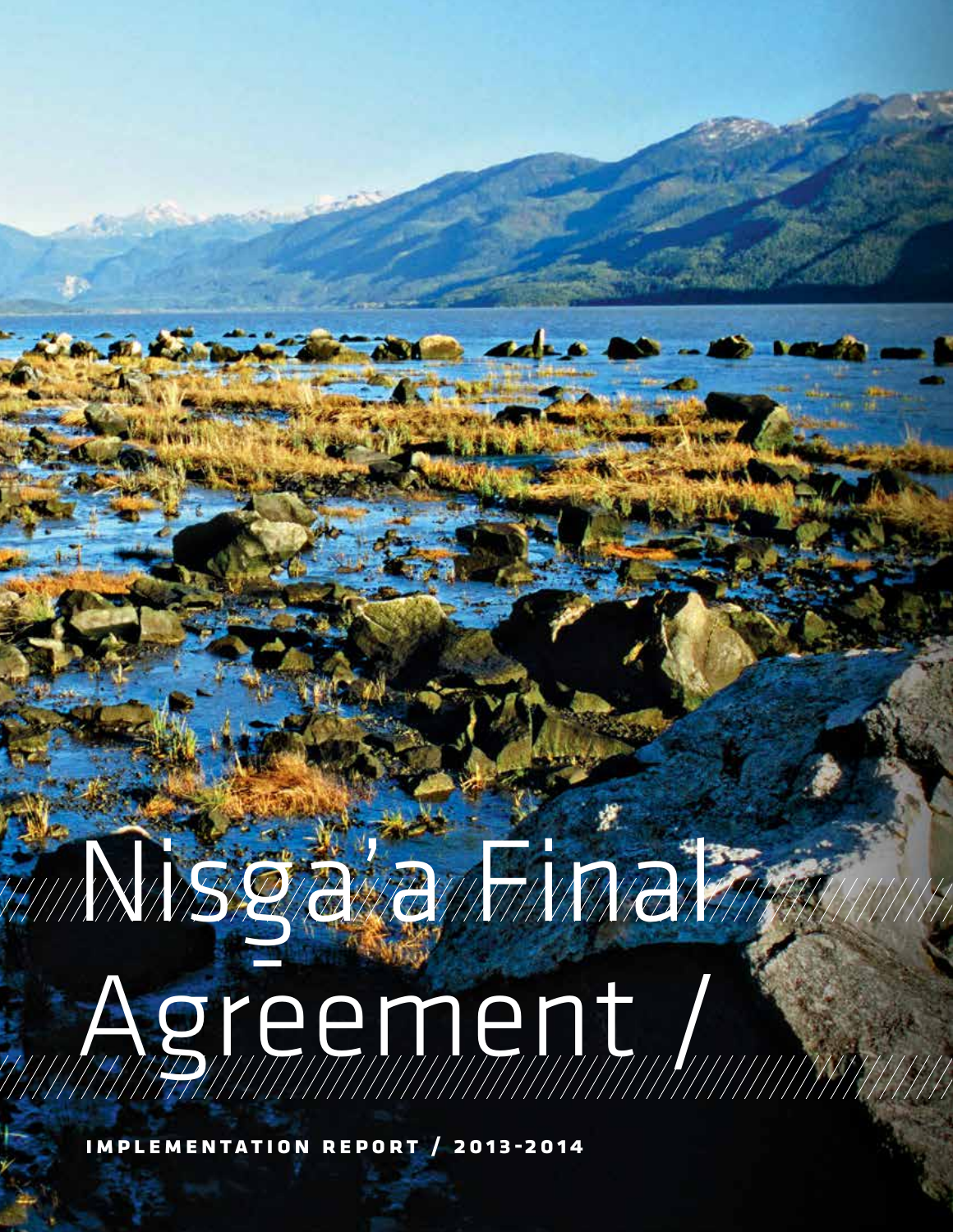# NISGA'A NUUM — HLI GADIHL K K'ALII-AKSIM LISIMS / NI<mark>SGA'A —</mark> People of the Nass River



K - 'alii-Aksim Lisims (the Nass River) flows through a land of sacred mountains and dense forests on Canada's Pacific Coast. The Nisga'a people have lived in the Nass River Valley since before recorded time. Today, the Nisga'a Nation includes more than 7,043 people residing in the Nisga'a Villages of Gingolx, Laxgalts'ap, Gitwinksihlkw, Gitlaxt'aamiks (formerly New Aiyansh) and beyond the Nass Valley in Terrace, Prince Rupert/Port Edward, Greater Vancouver, and across North America.

# 

The Nisga'a Final Agreement is British Columbia's first modern treaty. A landmark in the relationship between<br>Canalysis of the United States of the Canalysis of the Canalysis of the Canalysis of the Canalysis of the Unit Canada and its First Nations peoples, the Treaty came into effect on May 11, 2000. The governments of Canada, British Columbia, and the Nisg-a'a Nation are partners in the Nisg-a'a Final Agreement (the Treaty), which sets out Nisga'a Lands and the Nisga'a people's right of self-government. Because three governments share responsibility<br>for the Tractor and include that in committee was formed to musicle a forme for the performate discuss it. for the Treaty, an implementation committee was formed to provide a forum for the partners to discuss its implementation.

April 1, 2013 to March 31, 2014.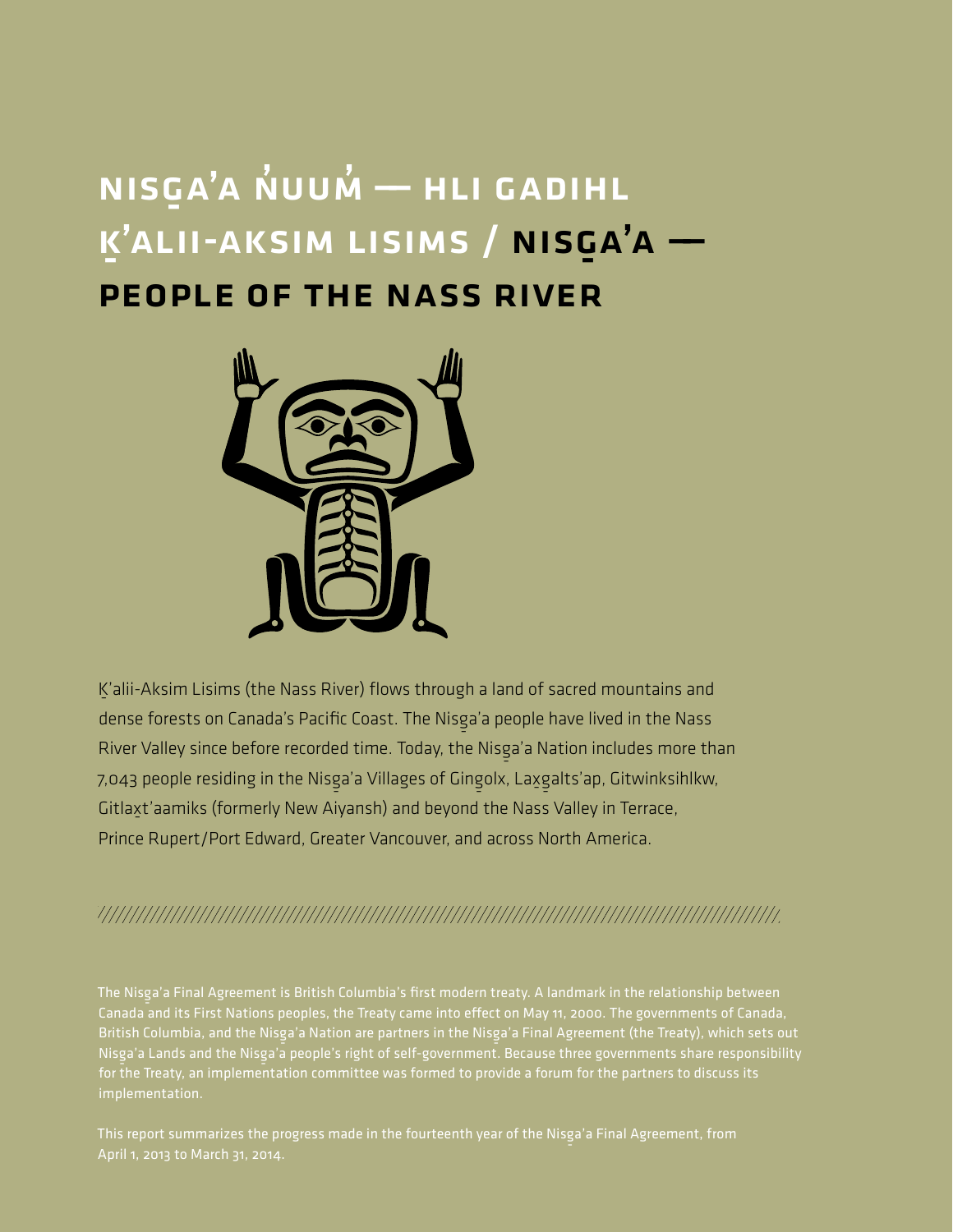

#### **Our Treaty**

May 11, 2000, marked the end of a 113-year journey - and the first steps in a new direction. On that date, the Effective Date of the Nisga'a Final Agreement (the Treaty), the *Indian Act* ceased to apply to<br>All and the above the contract of the contract of the contract of the contract of the contract of the contract Nisga'a people (except for the purpose of determining whether an individual is an "Indian"). The Nisga'a<br>E Final Agreement is the first treaty in British Columbia to provide constitutional certainty in respect of an Aboriginal people's Section 35 right to self-government. The Treaty recognizes Nisga'a Lands (2000)<br>این سال ایرانی این این ایرانی ایرانی ایرانی ایرانی ایرانی ایرانی ایرانی ایرانی ایرانی ایرانی ایرانی ایرانی ایر square kilometres) and opens the door for joint economic initiatives in the development of the Nisga'a<br>Alais and all the Nisga'a Nation's natural resources. An example of hope, trust, and cooperation, the Nisga'a Final Agreement<br>. is being studied by governments and Aboriginal peoples the world over.

#### **Our Government**

Proud British Columbians and Canadians, Nisg-a'a citizens are responsible for building and maintaining their own institutions. The Nisga'a Nation is represented by Nisga'a Lisims Government (NLG) — a<br>And the contribution is a contribution of the contribution of the contribution of the contribution of the cont modern, forward thinking administration based on traditional culture and values. Nisg-a'a Government has the authority to pass laws on a broad range of matters. At the same time, Nisg-a'a lawmaking authority is concurrent with federal and provincial authority. Designed to assure democracy, transparency, and accountability, Nisga'a Government is comprised of NLG, the four Nisga'a Village Governments, and three Nisga'a Urban Locals.<br>.

#### **Our Vision**

"Sayt-K'il' im-G-oot: one heart, one path, one nation." NLG is committed to ensuring its programs, services, and day-to-day operations reflect this vision.

# *In the spirit of Sayt-K'il' im-G- oot, the Nisg-a'a Nation is a place where:*

- $\bullet\;\;$  our Ayuuk, language, and culture are the foundation of our identity;
- learning is a way of life;
- we strive for sustainable prosperity and self-reliance;
- we inspire trust and understanding through effective communication; and
- our governance and services evolve to meet our people's needs.

"WE ARE NISGA'A, THE PEOPLE OF K'ALII-AKSIM LISIMS. FROM TIME IMMEMORIAL, WE HAVE LIVED IN THE LANDS THAT K'AM LIGII HAHLHAAHL **GAVE TO OUR ANCESTORS."** — Declaration of the Nisga'a Nation (1998)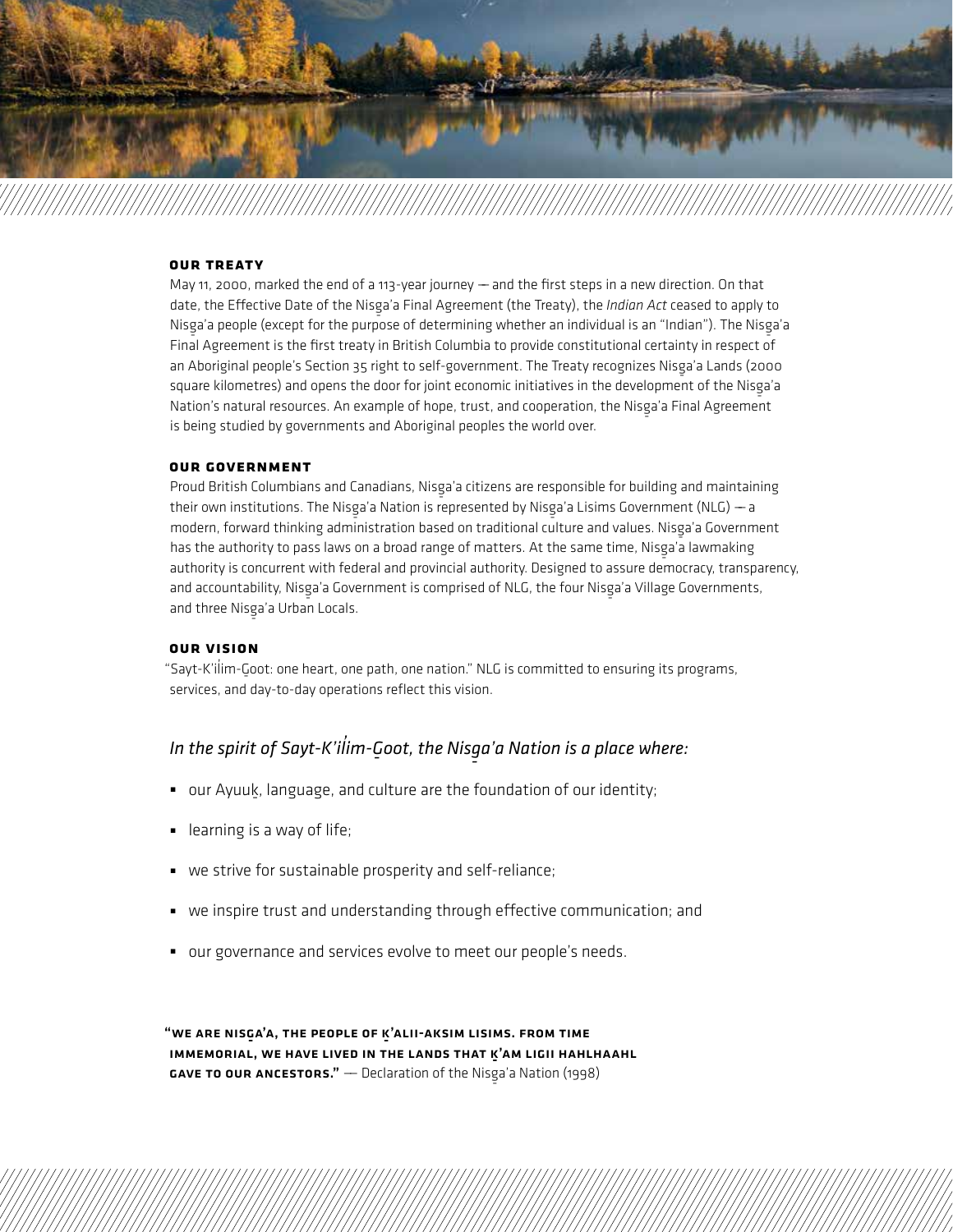# Nisga'a Culture &<br>Haritaga Heritage >>>>>



## **a**<br>Anlhl gan aluut'aahl naa nuum wil dip hooxhl ayuukhl nisga'a ganhl LIP ALGAXAM GANHL LIP WILAA LOOM / OUR AYUUK, LANGUAGE, AND CULTURE **are the foundation of our identity**

Nisga'a Lisims Government is committed to protecting and promoting Nisga'a culture in all aspects<br>- All and a culture in all aspects of society. Ayuukhl Nisga'a — the ancient laws and customs of the Nisga'a people — informs, guides, and inspires Nisga'a culture. The Nisga'a Constitution provides that Simgigat (chiefs), Sigidim haanak-(matriarchs), and respected Nisg-a'a elders advise Nisg-a'a Government on matters relating to the traditional values of the Nisga'a Nation through the Council of Elders, and that Nisga'a Government<br>All the College of the Nisga'a Nation (all the Council of Elders, and that Nisga'a Government must respect and encourage the use of the Nisga'a language and the practice of Nisga'a culture.<br>.

# **Ayuuk- hl Nisg - a'a Department**

The Ayuuk-hl Nisg-a'a Department (AND) protects, preserves, and promotes Nisg-a'a language, culture, and history. This is achieved through:

- ́ development and maintenance of the catalogue system for Nisga'a archives;<br>www.com
- ́ digitizing audio interviews with elders and past leaders;
- resource and administrative support for the Council of Elders and various government committees;
- ́ liaison and negotiations with outside museums and institutes;
- ́ collaborating and supporting various language and culture initiatives by various NLG stakeholders;
- For research and production of books on key aspects of Nisga'a culture;<br>experience of the contract of the contract of the contract of the contract of the contract of the contract of
- ́ supporting other NLG languages and culture initiatives.

To help with the increase in language and cultural work throughout Nisg-a'a Government, AND hired a language coordinator and administrative assistant during the reporting period.

# **Nisg - a'a Museum**

Hli G-oothl Wilp-Adok-shl Nisg-a'a, the Nisg-a'a Museum, opened in May 2011. It is the permanent home of the Ancestors' Collection — over 300 Nisga'a artifacts that have been repatriated through the<br>Nissensis Time Nisga'a Final Agreement.<br>'

Hli G-oothl Wilp-Adok-shl Nisg-a'a means "The Heart of Nisg-a'a House Crests," a name that celebrates the importance of Nisga'a tribes and tribal crests in Nisga'a society. With a design inspired by traditional<br>All and the control of the control of the control of the control of the control of the control of the control o Nisg-a'a longhouses, feast dishes, and canoes, the 10,000 square foot (929 square metre) facility contains exquisitely carved masks, bentwood boxes, headdresses, and soul catchers acquired from the Nass Valley during the late nineteenth and early twentieth centuries. A permanent home for the preservation and celebration of all that is Nisga'a, the Nisga'a Museum is becoming a centre of research,<br>All the Night of the Night of the Night of the Night of the Night of the Night of the Night of the Night of th learning, and cultural tourism in northwest British Columbia. The project is funded entirely through the Nisga'a Foundation and NLG.<br>.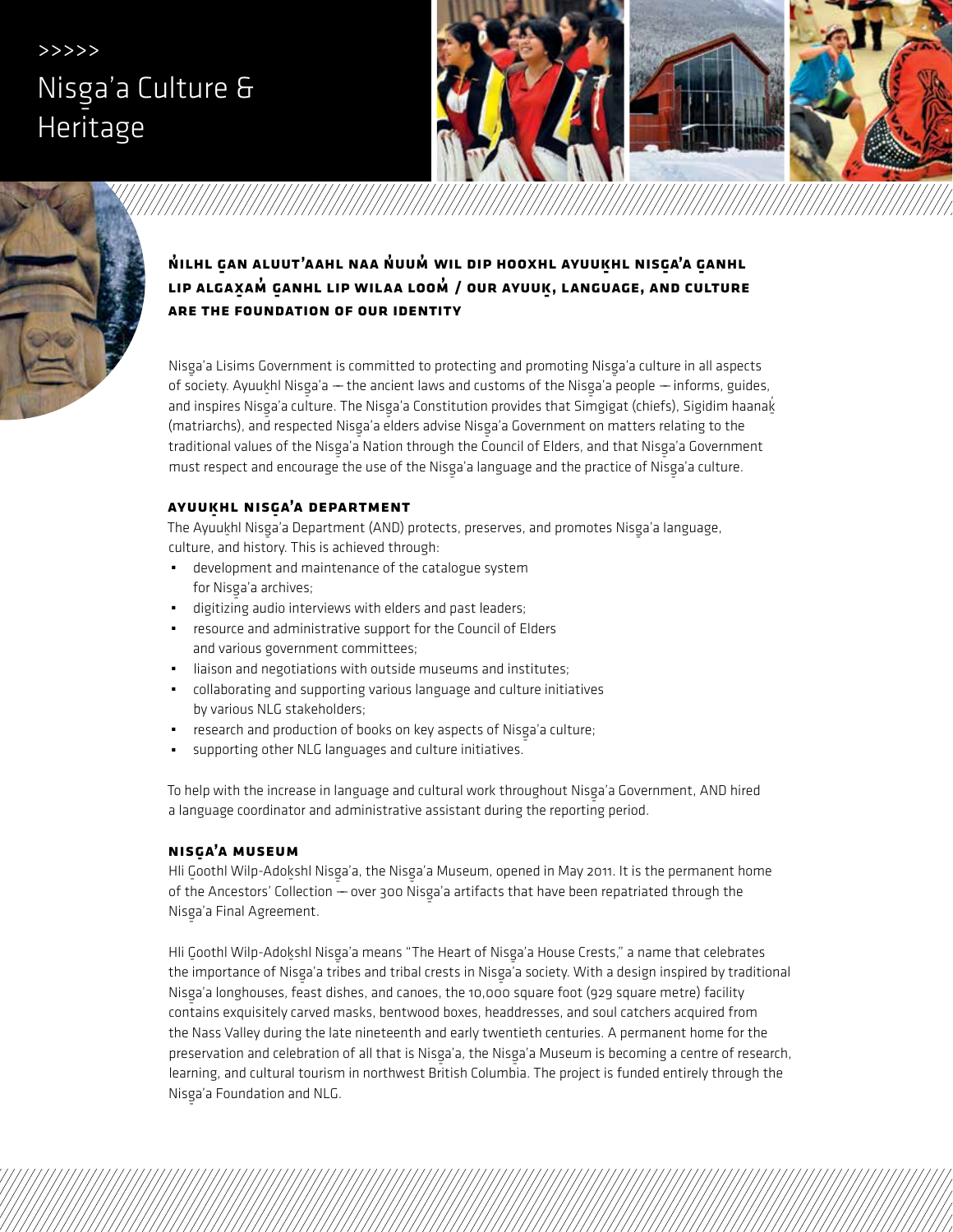During the reporting period, the Nisg-a'a Museum welcomed a new director, who has instituted new workshops to promote local artisans, developed a communications strategy and tourism strategy, and drafted new Terms of Reference for the museum's Board of Directors.

The Nisga'a Museum also initiated a strategic initiative strategy. The primary goal of the strategy is<br>Also also also included a strategy is a strategy of the strategy is a strategy of the strategy is a strategy i to facilitate sustainability and prosperity for the Nisg-a'a Museum now and into the future. The three pillars of the strategy are: enhancing accessibility, developing engagement opportunities, and providing a framework for sustained growth and development. Each pillar represents a means with which to enhance the visitor experience —— for Nisg-a'a visitors and visitors from around the world. Developing tactics for each pillar continues to be a priority for Nisga'a Museum staff.<br>.

## **Anhluut'ukwsim Lax- -mihl Angwinga'asa'anskwhl Nisg - a'a / Nisg - a'a Memorial Lava Bed Park**

Nisga'a Memorial Lava Bed Park — the first provincial park managed jointly by a First Nation and<br>Rain Lack Little Co British Columbia — offers spectacular natural features and a dramatic introduction to Nisga'a culture.<br>The Nissan Walter and Colombia and Colombia and a colombia and colombia and colombia and colombia and colombia The Nisg-a'a alkali basalt flow is one of the youngest and most accessible volcanic features in the province. With a 16-site vehicle campground, picnic areas, visitor information centre, boat launches, and short hikes, the park offers visitors a wide variety of activities and a chance to learn more about Nisga'a culture and the natural history of the region. British Columbia funds an annual agreement<br>Canada for park services and maintenance (\$52,166).

"WE OBSERVE AYUUKHL NISGA'A, WE HAVE HEARD OUR ADAAWAK RELATING<br>... TO ALL OUR ANGO'OSKW, FROM THE SIMGIGAT AND SIGIDIM HAANAK OF EACH **of our wilp."** — Declaration of the Nisga'a Nation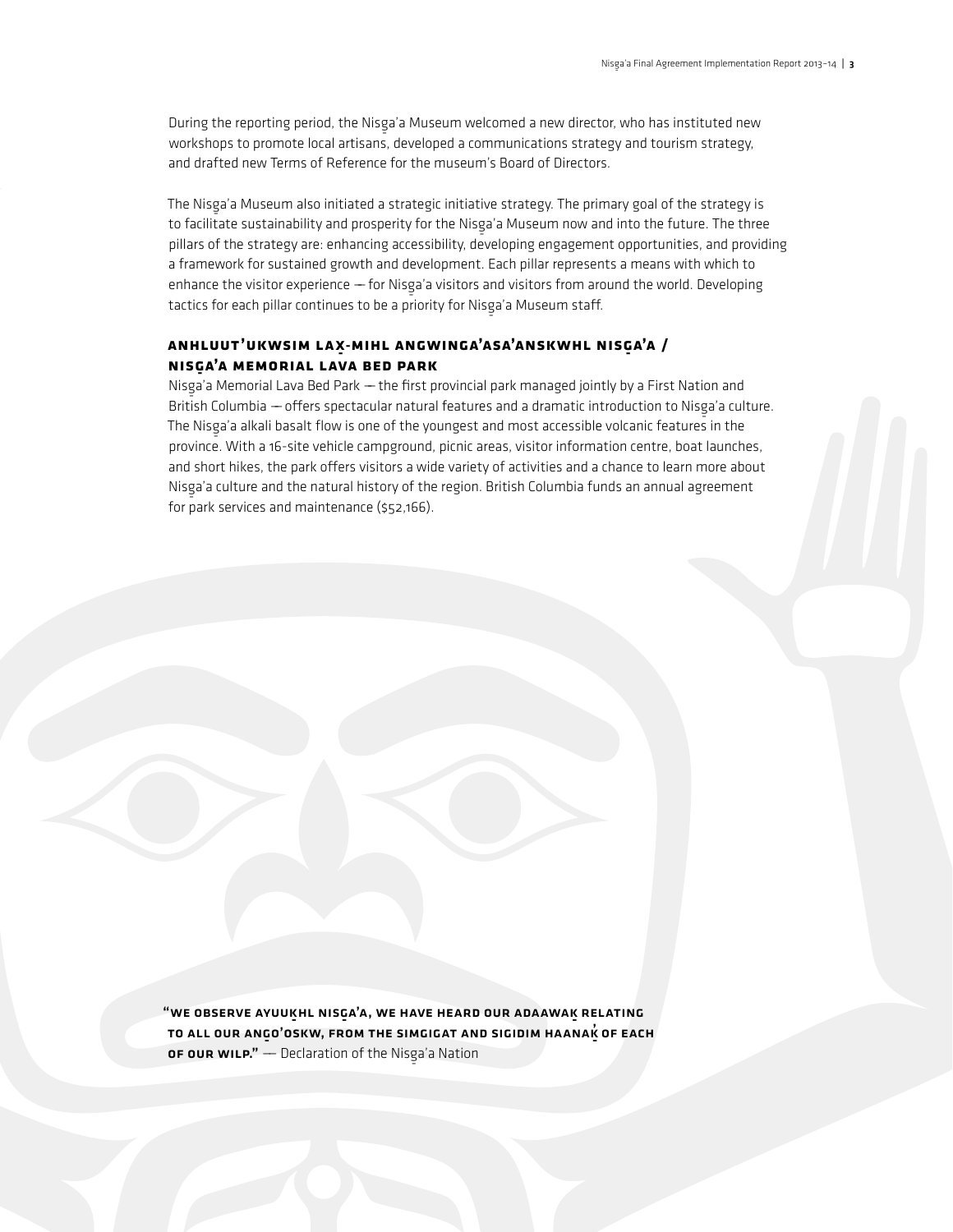# >>>>> Nisga'a Education



## **Ts'im g - anwilaak'ils wil luusisgihl g - andidils / Learning is a way of life**

The Nisg-a'a Nation is committed to improving its education system, helping adult learners gain more training, and encouraging all Nisg-a'a to engage in lifelong learning to help build the economy and strengthen Nisga'a society.<br>'

#### **Primary & Secondary Education**

On Nisga'a Lands, primary and secondary students are served by School District #92 (Nisga'a), part of British Columbia's publicly funded school system. The school board consists of four Nisga'a members<br>( (representing each Nisga'a Village) and one non-Nisga'a member. NLG works in partnership with the<br>Calcul Biothical Care School District to foster and protect Nisga'a language and culture while seeking to raise the standard<br>
Sandard School (1999) of education for all Nass Valley youth.

During the reporting period, British Columbia allocated to School District #92 (Nisg-a'a) a total of \$7.3 million in operating funding for the 2013/2014 school year. British Columbia also funded the Nisga'a<br>Factorial the Nisga'a Early Learning Leadership Team to help School District #92 (Nisg-a'a) build capacity for early learning, and \$102,400 was provided to support the program in coordinating local early learning efforts. School District #92 (Nisg-a'a) also received \$126,721 in CommunityLink payments, which helps provide services such as breakfast and lunch programs, community school programs, school-based support workers, and counselling for at-risk children and youth. Nisg-a'a Elementary Secondary School also received a \$3,880 grant from British Columbia for its school-based Parent Advisory Council.

#### **Post-Secondary Education**

The Nisg-a'a Post-Secondary Education Funding Policy's mission is to assist Nisg-a'a citizens, ordinarily resident in Canada, in embracing the principles of academic freedom and responsibility. This is achieved by maintaining Nisg-a'a identity and cultural values and by ensuring access to high-quality education that responds to the Nisga'a Nation's diverse community, leadership, and self-government needs.<br>Pathwald During the reporting period, 323 students were sponsored for post-secondary education funding.

| Combined Post-Secondary enrollment and completion rates of Nisga'a citizens* |  |
|------------------------------------------------------------------------------|--|
|                                                                              |  |

| <b>YEAR</b> | ENROLLMENT <sup>**</sup> |             | <b>COMPLETION RATE %</b> |      |
|-------------|--------------------------|-------------|--------------------------|------|
|             | <b>FEMALE</b>            | <b>MALE</b> | <b>FEMALE</b>            | MALE |
| 2013-2014   | 135                      | 166         | 49%                      | 56%  |
| 2012-2013   | 145                      | 72          | 54%                      | 65%  |
| 2011-2012   | 153                      | 128         | 66%                      | 85%  |
| 2010-2011   | 169                      | 107         | 53%                      | 65%  |
| 2009-2010   | 144                      | 87          | 70%                      | 75%  |
| 2008-2009   | 128                      | 92          | 48%                      | 52%  |
| 2007-2008   | 152                      | 104         | 49%                      | 47%  |
| 2006-2007   | 126                      | 58          | 42%                      | 47%  |

\*Who were eligible to graduate. \*\*Includes university, college, Open Learning Agency, institutes, and private post-secondary institutions.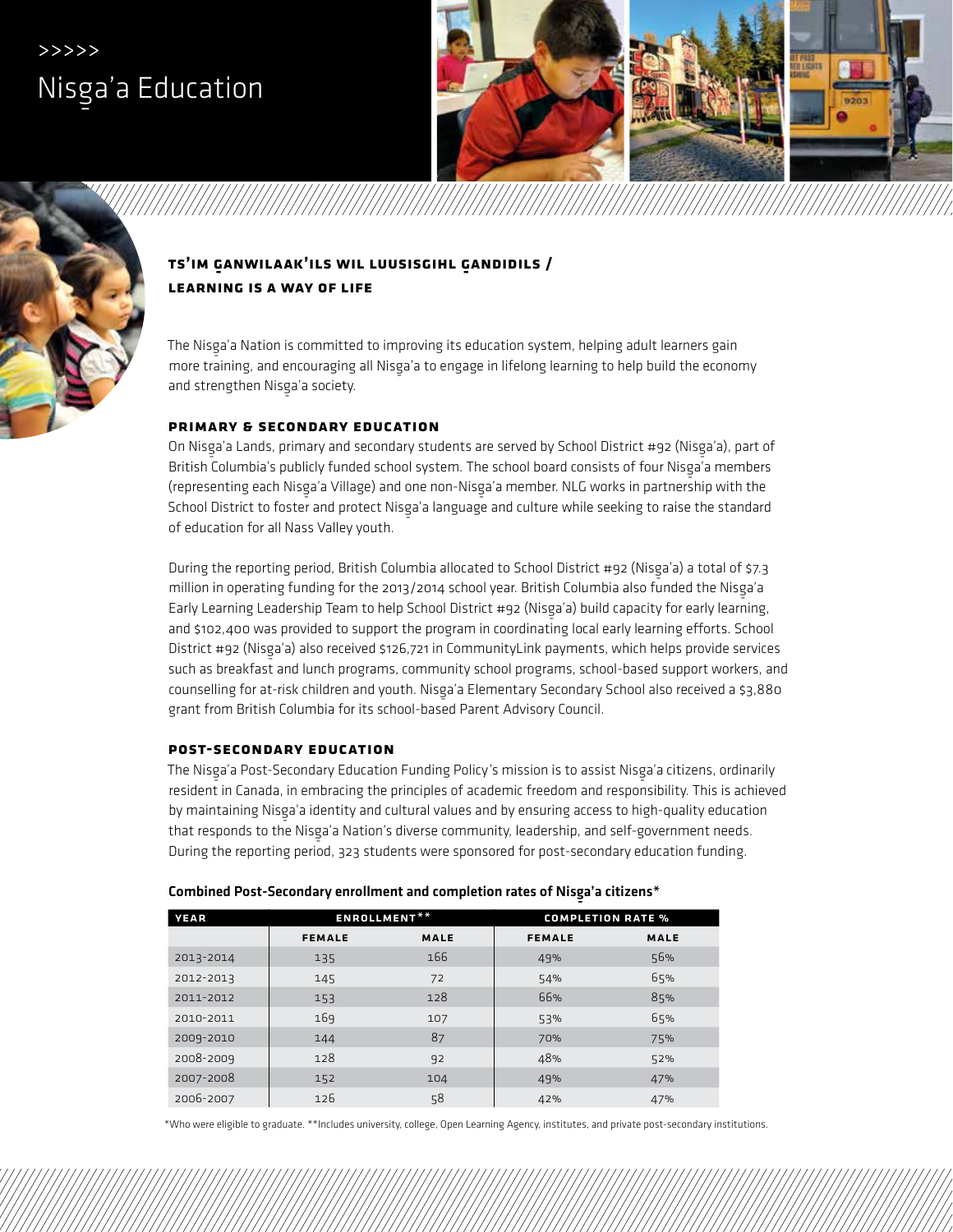# **Wilp Wilx- o'oskwhl Nisg - a'a Institute**

Wilp Wilx-o'oskwhl Nisg-a'a Institute (WWNI) is a community driven, student focused Aboriginal postsecondary and training institute that works in three areas: academic, vocational and technical, and continuing education. Through partnerships with a number of public post-secondary institutes, including a Federated Agreement with the University of Northern British Columbia (UNBC), WWNI delivers a range of programs and training opportunities, including: Master of Arts First Nations Studies, Bachelor of Arts (First Nations Studies), University/College preparation, Grade 12 achievement, vocational/technical training, and continuing education programs.

Nisga'a Language and Culture are WWNI's most subscribed courses. To date, WWNI has recorded 1,536<br>Alisa di Alisa di Alisa di Alisa di Alisa di Alisa di Alisa di Alisa di Alisa di Alisa di Alisa di Alisa di Al course completions in Nisga'a Language and 840 course completions in Nisga'a Culture.<br>.

During the reporting period, WWNI reported 170 course enrolments in academic programs and 93 course enrolments in vocational/technical programs. Since WWNI's incorporation in 1993, graduates have earned the following credentials.

#### Academic Credentials

- 38 Bachelor of Arts
- 2 Bachelor of Science (most coursework through WWNI)
- 1 Bachelor of Commerce (most coursework through WWNI)
- 1 First Nations Language and Culture Diploma
- 1 First Nations Language and Education Diploma
- 3 Honorary Doctorate of Laws
- 1 Professor Emerita

#### Academic Certificates

- 49 Nisga'a Studies Certificates
- 16 First Nations Language / Nisga'a Certificates
- 44 General First Nations Studies Certificate

#### Vocational/Technical Certificates

86 Various Certificates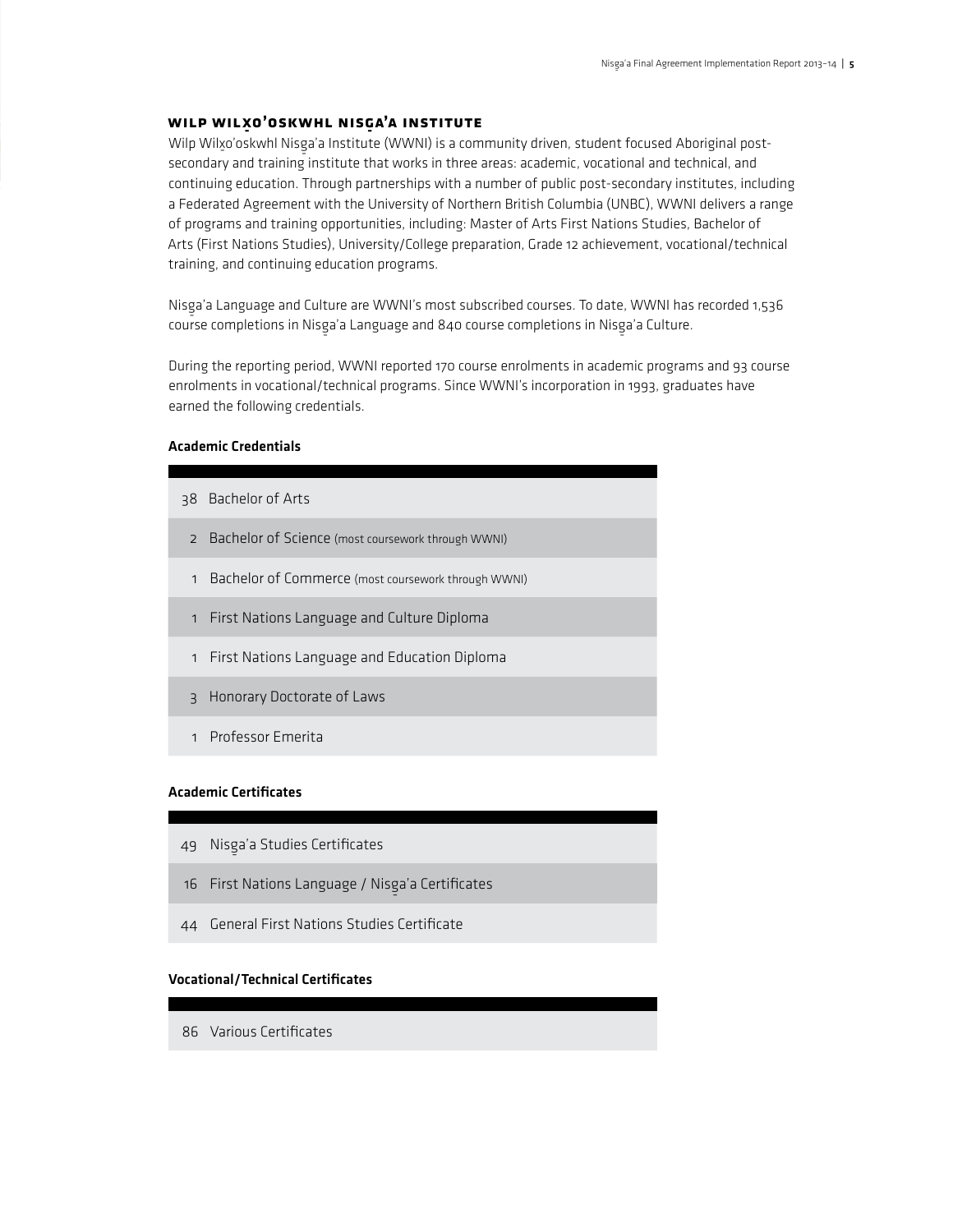#### WWNI Funding Sources

| NISCA'A LISIMS GOVERNMENT                                             | \$110,705 |
|-----------------------------------------------------------------------|-----------|
| NISGA'A NATION FFA / CANADA                                           | \$376,124 |
| MINISTRY OF ADVANCED EDUCATION - NISGA'A NATION FFA / BC              | \$280,000 |
| MINISTRY OF ADVANCED EDUCATION - UNBC / WWNI FEDERATED AGREEMENT / BC | \$216,000 |
| MINISTRY OF ADVANCED EDUCATION / BC                                   | \$158,782 |
| <b>HEALTH CANADA</b>                                                  | \$61,583  |
| UNBC / WWNI ENDOWMENT FUND <sup>*</sup>                               | \$77,675  |
|                                                                       |           |

\*Through the Vancouver Foundation. Current Value: \$1,071,892. Accrued interest from this fund provides partial support to Nisga'a Language at the WWN Institute. No disbursement in reporting period.<br>.

# **UNBC Wilp Wilx- o'oskwhl Nisg - a'a Endowment Foundation Fund**

The UNBC Wilp Wilx-o'oskwhl Nisg-a'a Endowment Foundation (a registered charitable society) was established in order to build a secure, independent funding base for WWNI's capital projects, student scholarships and bursaries, faculty and staff development, and other priorities. From its inception, wwnI has received strong support from the Nisga'a people, British Columbia, and Canada. In a<br>. demonstration of support, the Nisga'a business community initially contributed \$100,000, and<br>demonstration of support, the Nisga'a business community initially contributed \$100,000, and later made a \$250,000 donation to the Nisga'a Endowment Fund (as it was then known). This was later was the st generously matched by British Columbia and UNBC. The endowment has continued to grow under the UNBC Wilp Wilxo'oskwhl Nisga'a Endowment Foundation.<br>.



# UNBC Wilp Wilxo'oskwhl Nisga'a Endowment Foundation Fund\*

\*Annual fund value (on March 31).

"WE COMMIT OURSELVES TO THE VALUES OF OUR AYUUK, WHICH HAVE always sustained us and by which we govern ourselves, and we each acknowledge our accountability to those values, and to **THE NISGA'A NATION."** — Declaration of the Nisga'a Nation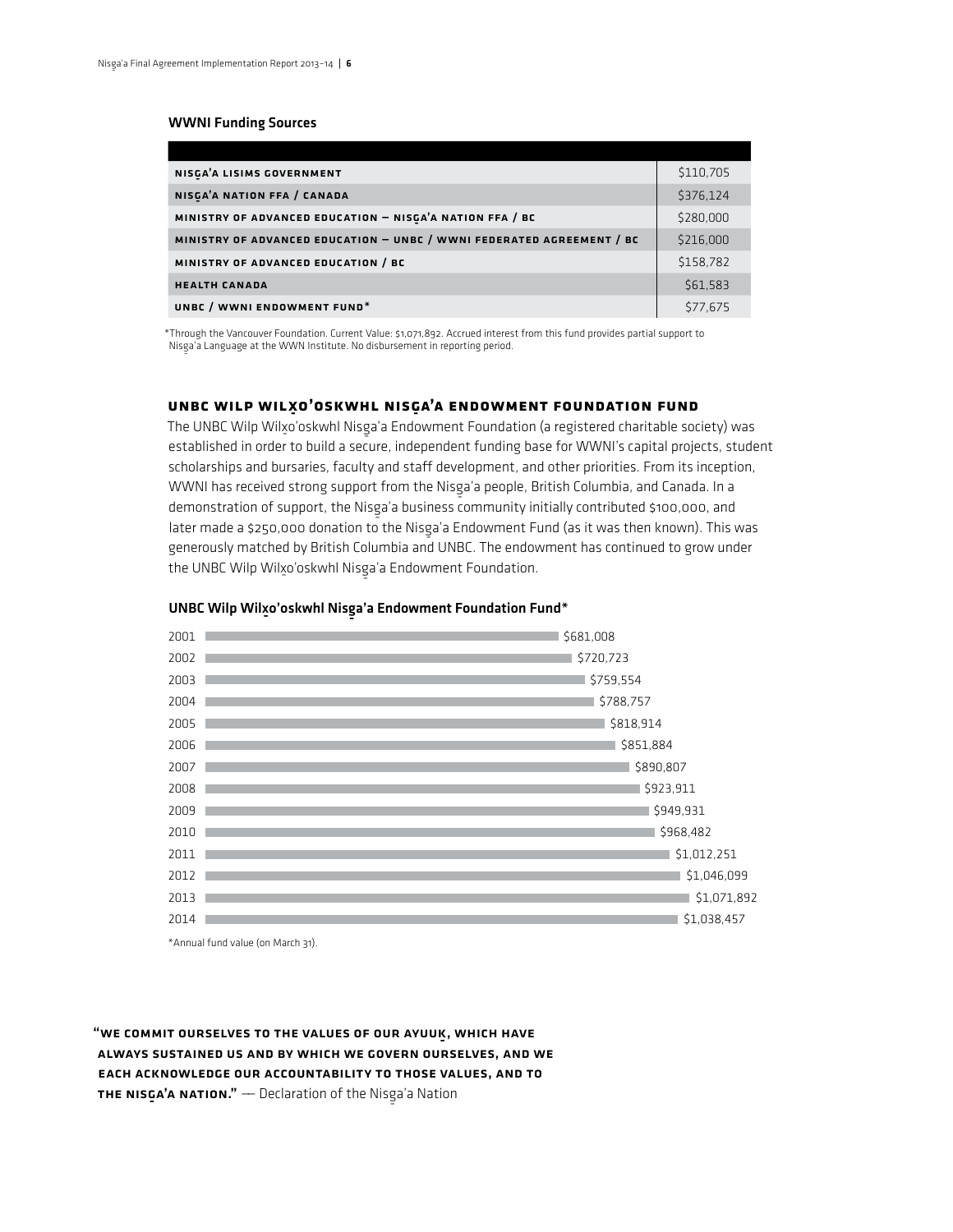

# Nisga'a Economy >>>>>

## **Sgihl g - andi'ak-hla'amskw loom' , g - an wil dip dixyugwihl ha'am wil / We strive for sustainable prosperity and self-reliance**

A fully integrated part of the economy of northwest British Columbia, the Nisga'a economy shares<br>And the Marine of the Nissan of the United States of the Nissan of the Nissan of the Nissan of the Nissan of t in both the region's opportunities and challenges. The primary industries in the Nass Valley are fishing and forestry. Seasonal resource industries are complemented by full-time employment in the government, education, and healthcare sectors. Since May 11, 2000, infrastructure improvements have brought new jobs and skills while tourism and telecommunications offer the promise of expanding and diversifying employment opportunities.

# **Nisg - a'a Economic Development**

Through the department of Nisga'a Economic Development, NLG provides Nisga'a entrepreneurs and<br>Alleged and the control of the control of the control of the control of the control of the control of the cont organizations with access to business information, tools, and financial capital. NLG is investing in research and development, infrastructure, strategic partnerships, and a variety of projects to stimulate the Nisga'a economy, support Nisga'a citizens, and promote a new era of economic prosperity and<br>All China Citizens, and LECC and LECC and LECC and LECC and Lectures and Lectures of Lectures of sustainability. Since the Effective Date of the Treaty, NLG has worked to lay a foundation for prosperity and self-determination through collaboration with Nisg-a'a Village Governments and the Nisg-a'a Urban Locals. This effort is resulting in a shared vision for sustainable economic prosperity.

During the reporting period, NLG made a significant step in helping to ensure that skills, employment, and training services became more accessible for Nisg-a'a citizens living in northwest British Columbia. NLG and Canada entered into an agreement for the delivery of the Aboriginal Skills, Employment, and Training program (ASETS) for Nisga'a citizens. This partnership has resulted in the opening of the<br>Alimental control of the case of the control of the case of the case of the case of the case of the case of th Nisga'a Employment, Skills, and Training (NEST) program. NEST's mandate is to help Nisga'a people<br>... thrive and succeed in a rapidly developing economy by helping them find meaningful, demand-driven, employment. NEST has offices in Gitlaxt'aamiks, Terrace, and Prince Rupert to serve the communities of Gitlaxt'aamiks, Gitwinksihlkw, Laxgalts'ap, Gingolx, Terrace, Kitimat, Prince Rupert, and Port Edward.<br>.

# **Nisg - a'a Business Development Fund**

With the goal of helping Nisga'a entrepreneurs compete in the global marketplace, the Nisga'a Business<br>-Development Fund provides advice, services, and funding. Recipients include both new and established Nisga'a enterprises with promising products or services targeted at a variety of market sectors. Funds<br>All the contract of the contract of the contract of the contract of the contract of the contract of the contra are provided for business support and capacity building, feasibility studies and development costs, and capital investments for business infrastructure. These investments are intended to help applicants leverage funds from lending institutions and other equity programs. Tourism projects, retail and homebased businesses, small industry development, and corporate projects have all received investments. During the reporting period, three projects (total value \$70,165) received funding through the Nisga'a<br>P Development Fund.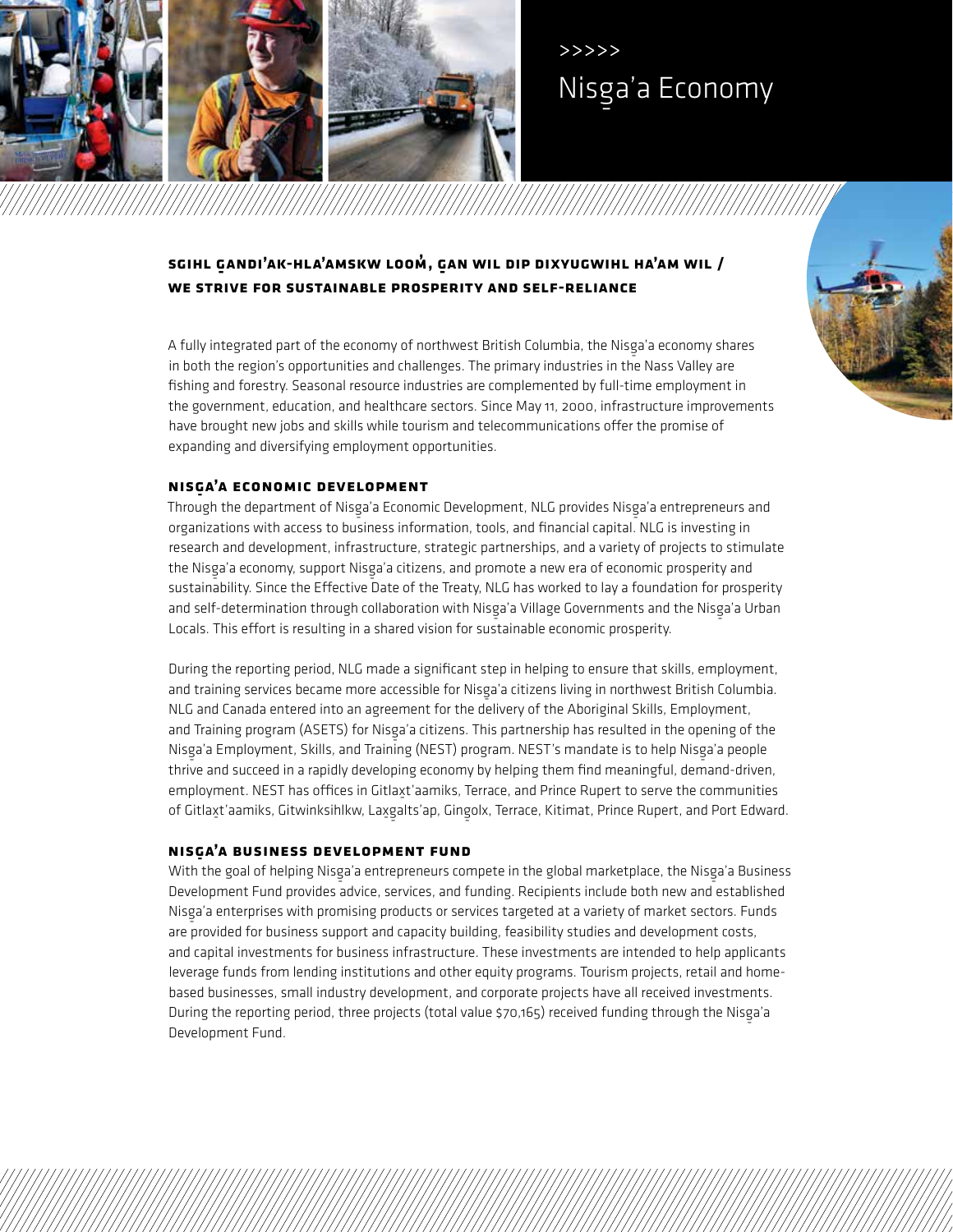# **Nisg - a'a Commercial Group of Companies**

To ensure the separation between commercial interests and government programs and services, the Nisga'a Nation created Nisga'a corporations to fulfill specific needs, such as marketing fish (Nisga'a<br>E Fisheries Ltd.), managing forest resources (Lisims Forest Resources), building a telecommunications infrastructure (enTel), and promoting tourism (NCG Tourism). These businesses are managed through the Nisg-a'a Commercial Group of Companies (NCG), with a mission to improve and sustain the economic wealth and well-being of the Nisg-a'a Nation and its citizens by being well managed, profitable, and having a reputation for excellence. NCG is wholly owned by the Nisg-a'a Nation, but professionally managed by an independent Board of Directors made up of leading members of the business community who provide a wealth of experience and candid advice.

#### **Department of Forest Resources**

NLG manages Nisga'a forests to protect this natural inheritance and to provide employment for Nisga'a<br>Alam Maria di San Maria di San Maria di San Maria di San Maria di San Maria di San Maria di San Maria di San M people. Ecological sustainability is a prime consideration in the development and approval of all operations within Nisg-a'a Lands, and the *Nisg-a'a Forest Act* sets high standards to maintain biodiversity. NLG also manages all land and forest resources on Nisga'a Lands, including non-timber resources. Pine mushrooms,<br>"We have a later that is a later that is a later that is a later that is a later that is a later that is a lat a popular delicacy in Asia, are a valuable resource found in Nisga'a forests and are harvested seasonally.<br>.

The forest resources on Nisga'a Lands represent a vast range of potential opportunities. Since the<br>ESS Effective Date, a significantly depressed forest economy has meant that only a relatively small timber harvest volume was economically viable. This situation has begun to improve. Since the end of the forestry transition period in 2005, the Nisg-a'a Nation has yet to harvest up to the full allowable annual harvest level. The Nisga'a Nation is entering an improving market with a significant supply of available timber.<br>.

During the reporting period, NLG completed its forest inventory. The resulting timber supply analysis will be used by NLG's Director of Land and Resources to determine the Annual Allowable Cut (AAC) for Nisga'a Lands until the next re-inventory is completed (likely within ten years). AAC is a judgment decision<br>. based on current management activities on the land that includes all aspects of forest management in consideration with other resources and resource interactions (i.e. the effect of timber harvesting on wildlife habitat). NLG's AAC determination is independent from British Columbia's Timbers Supply Review process and the Chief Forester's AAC determination and harvest levels on Crown lands.

NLG collects a silviculture levy to ensure reforestation of cut-blocks on Nisga'a Lands is funded over the<br>' long-term. The current fund is approximately \$1.5 million.



#### Cubic Metres of Timber Harvested Since 2001\*

\*Dollar value of timber sales reported beginning in 2006.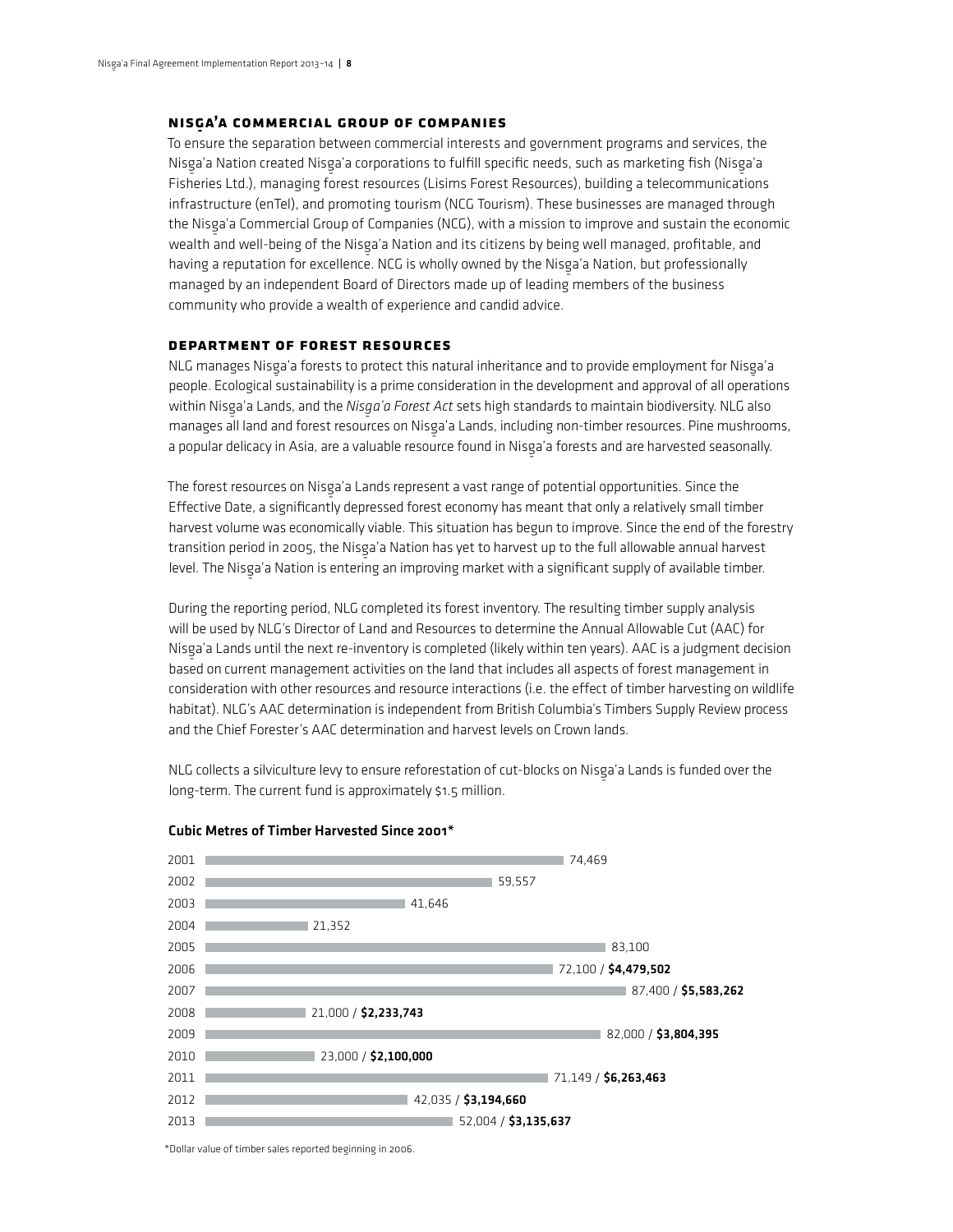#### **Provincial Funding**

In 2003, following the bankruptcy of New Skeena Forest Products, British Columbia assumed responsibility for completing unfulfilled treaty obligations. The work includes re-planting cut-blocks, maintaining roads, and decommissioning two abandoned work sites. During the reporting period, British Columbia undertook the following projects on Nisga'a Lands:<br>Charles Co

- **•** brush work, carried out over 5.6 hectares, \$4,768;
- ́ Free Growing surveys, carried out over 317 hectares, \$22,190;
- ́ mountain pine beetle prevention work (telescopic visual scans, reconnaissance, fall and burn treatments), carried out over numerous areas.

# **Nisg - a'a Fisheries Management Program**

One of the healthiest river systems in the world, K'alii-Aksim Lisims (the Nass) is the spawning grounds of five species of wild salmon, steelhead, and oolichan. NLG and Canada manage the Nass River salmon fishery to preserve the resource, provide for Nisg-a'a citizens, and support a modern, sustainable fishing industry. Facilitated through the Joint Fisheries Management Committee (JFMC), which is comprised of representatives from Canada, British Columbia, and the Nisga'a Nation, the Nisga'a Fisheries<br>At a change of the California of the Linds of the Linds of the Linds of the Linds of the Linds of the Linds of Management Program utilizes fish wheels and other technologies on the Nass River for salmon monitoring, tagging, and data collection, and conducts stock assessments on a variety of species throughout the Nass Area. NLG works with British Columbia to manage the non-salmon sport fishery. Since 1992, the Nass salmon stock status has been monitored annually by NLG's Nisg-a'a Fisheries and Wildlife Department.

During the reporting period, Nisga'a Fisheries Management Program:

- ́ successfully managed 25 projects, including two new projects (Oolichan Assessment and Nass Area Crab Study);
- ́ met escapement goals for sockeye, coho, pink, and steelhead (chum and chinook, however, showed poor returns);
- achieved Nisga'a fisheries entitlements without over-harvesting;<br>entitled in the state of the state of the state of the state of the state of the state of the state of the sta
- ́ continued to monitor the Kwinageese River blockage (both salmon and steelhead were able to pass the barrier during the 2013 fishing season);
- ́ continued training and development of Nisg-a'a people in technical and biologist positions;
- ́ continued active participation in the stewardship of the entire Nass River watershed to protect fisheries and wildlife resources.

In these efforts, Nisga'a Fisheries contracted eight biologists/project managers and 24 technicians.<br>Charles Care in the Care of the Care of the Care of the Care of the Care of the Care of the Care of the Care o Of 32 staff members, 11 have been with the program for over 15 years, and seven have worked for Nisga'a Fisheries for over 20 years.<br>'

During the reporting period, British Columbia and Nisga'a Fisheries jointly funded the annual summer-<br>Annual summerrun steelhead scale analyses for the determination of fish age (British Columbia contributes \$85,000 every three years). British Columbia also invested \$16,000 in genetic analyses of tissue samples taken from Nass summer run steelhead at Nisg-a'a fish wheel operations. Stock structure and run timing results provided from these analyses will be used by both Nisg-a'a Fisheries and British Columbia fishery managers. Nisg-a'a Fisheries and British Columbia also collaborated with a Simon Fraser University research study of Nass and Skeena steelhead diversity and the importance of that diversity to population stability.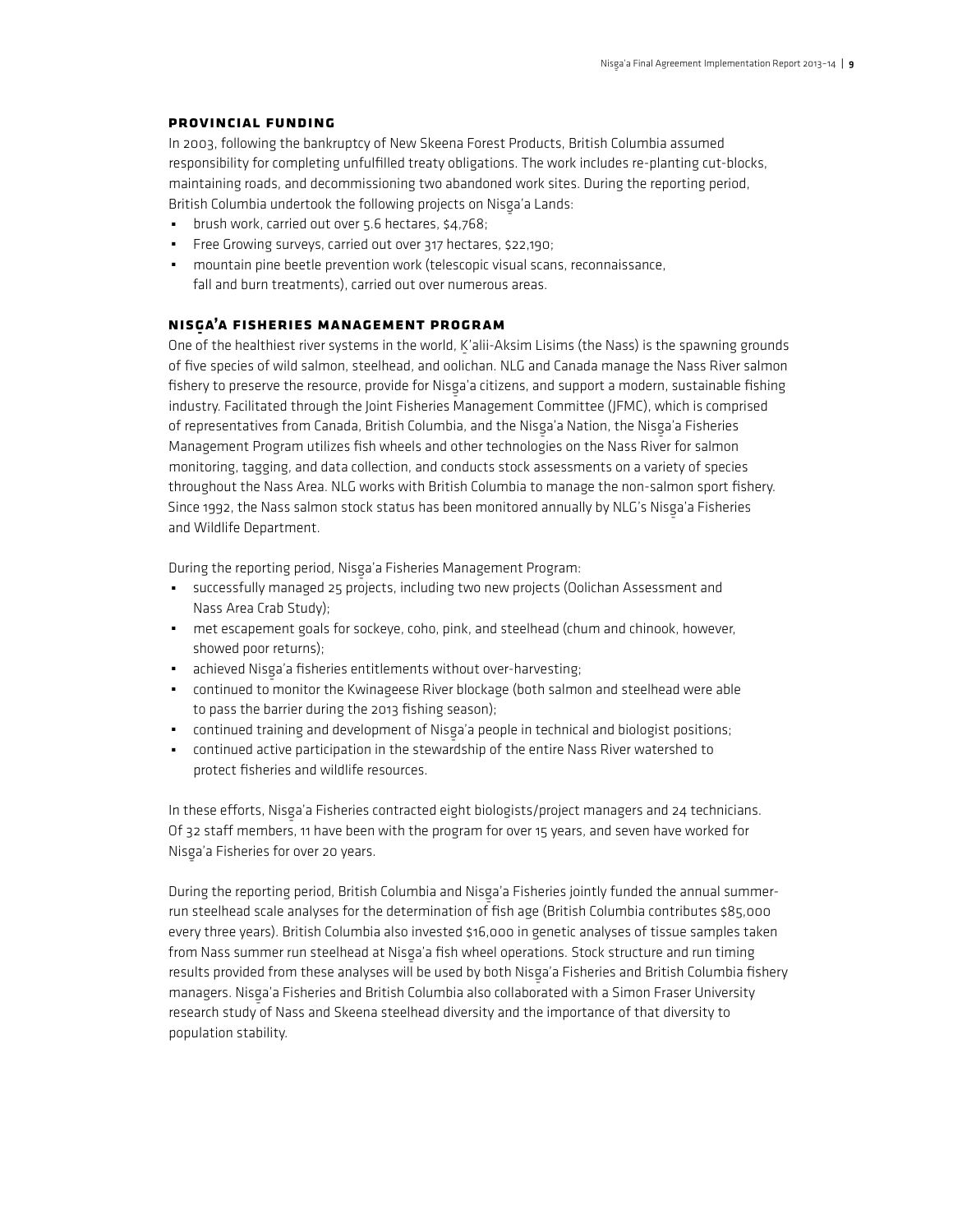| <b>SOCKEYE</b> | COHO   | PINK   | CHUM         | <b>CHINOOK</b> | <b>REVENUE</b> |
|----------------|--------|--------|--------------|----------------|----------------|
| 51,427         | 12,068 | 75,820 | 1,078        |                | \$637,000      |
| 108,814        | 6,800  |        |              |                | \$1,177,000    |
| 114,572        | 13,672 | 14,075 | 23           |                | \$1,326,000    |
| 116,671        | 17,170 | 8,983  |              |                | \$1,619,000    |
| 82,679         | 12,585 | 2,361  | 577          | 857            | \$956,000      |
| 64,253         | 5,249  | 3,042  | 948          | 1,946          | \$671,000      |
| 33,624         | 6,372  | 3,688  | 697          | 2,435          | \$484,000      |
| 17,728         | 793    | 3,438  | 276          |                | \$206,126      |
| 45,542         | 10,406 | 20,895 |              | 1,597          | \$624,000      |
| 33,818         | 7,768  | 1,338  | $\mathbf{1}$ | 28             | \$440,000      |
| 18,364         | 1,134  | 40.460 |              | 874            | \$347,435      |
| 39,961         | 9.037  | 3,628  |              | 649            | \$961,124      |
| 45,618         | 11,096 | 16,848 |              |                | \$1,278,777    |
|                |        |        |              |                |                |

#### Salmon Harvested in Individual and Communal Sale Fisheries

Chart based on the estimated number of individual fish caught during the Individual and Communal Sale fisheries. Estimated revenue to local economy based on annual average weight and price per pound for each species in Area 3 commercial fisheries.

#### **Nass River: A Certified Sustainable Fishery**

The health of the Nass River continues to garner international acclaim. During the reporting period, the Nass Sockeye fishery was again certified by the Marine Stewardship Council (MSC) as a sustainable fishery. Maintaining this highly respected certification is a testament to the management of Nass salmon stocks under the framework of the Nisga'a Final Agreement. Nisga'a Fisheries continued to address the three conditions of MSC certification with DFO for the Nass Sockeye fishery, and partnered with DFO in developing conservation benchmarks for Nass salmon as part of MSC's Wild Salmon Policy.

#### **Nass Retains Chinook "Sentinel Stock" Status**

Since 2009, the upper Nass River Chinook stock has been recognized by the Pacific Salmon Commission (PSC) as a "Sentinel Stock" critical to the implementation of the Pacific Salmon Treaty between Canada and the United States. During the reporting period, the Nisga'a Fish and Wildlife Department was awarded its fifth annual installment of this multi-year program funding (totaling approximately \$487,000 to date) to enhance its ability to estimate the abundance of these critical Chinook populations. The funding helped improve marking of Chinook salmon at fishwheels, augment the Kwinageese weir operations, and conduct escapement surveys on Damdochax Creek by helicopter for generating an accurate population estimate.

In addition, the PSC helped support the following activities during the reporting period.

- $\blacksquare$  Kincolith River side-channel project (\$40,000 Year 1): The PSC provided funding for rehabilitation of a side channel near hatchery ponds. A three-year plan was put into place that would deepen and widen the 1050 meter-long side channel so persistent flows for salmon spawning, rearing, and over-wintering could be provided by groundwater inflows. This project aims to prevent juvenile salmon from stranding and dying in large sections of the side channel that regularly dry out during summer. Groundwater monitoring was conducted with the installation of five standpipes, and a detailed channel design was prepared for future implementation when funding is available.
- ́ Monitoring of the Kwinageese barrier: Approximately \$17,000 was used (from the previous 2012 contract) to conduct three over-flight examinations of the barrier, including a geotechnical survey.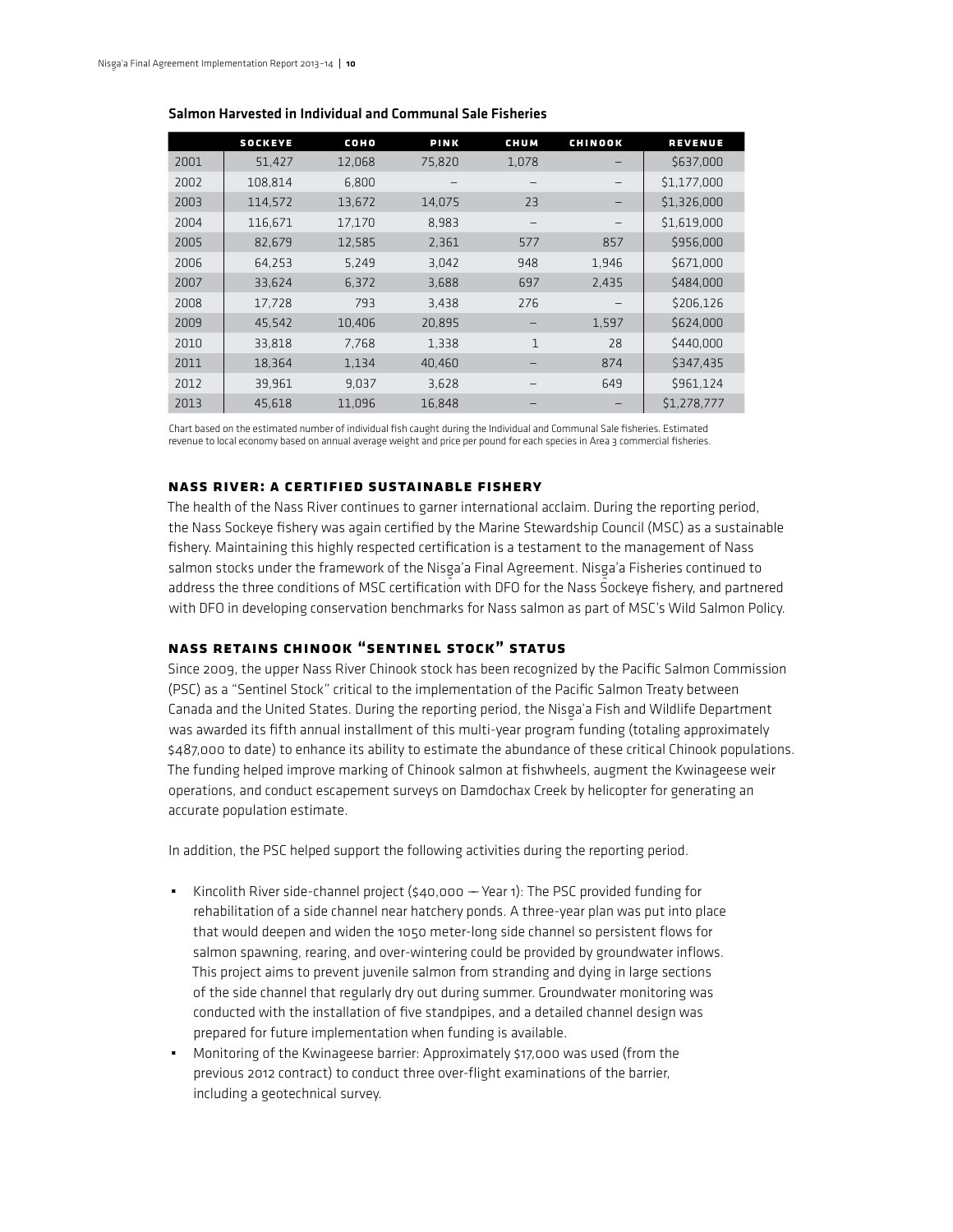#### **Lisims Fisheries Conservation Trust**

The Nisga'a Fisheries Management Program applies the highest standards in the areas of conserva-<br>... tion and environmental protection to ensure a healthy, productive aquatic ecosystem for the benefit of present and future generations. This commitment is ensured, in part, by the Lisims Fisheries Conservation Trust. Trustees appointed by NLG and Canada administer the trust, and recommendations from the Joint Fisheries Management Committee are taken into account in sponsoring projects, programs, and activities that are in keeping with the trust's objectives. The trust promotes conservation and protection of Nass Area fish species, facilitates sustainable management, and supports Nisga'a participation in<br>Side of the contribution of the control of the control of the control of the control of the control of the con fishery stewardship for the benefit of all Canadians.

|      | <b>NET ASSET VALUE<sup>1</sup></b> | <b>DISBURSEMENT</b> |
|------|------------------------------------|---------------------|
| 2001 | \$13,720,000                       | \$0                 |
| 2002 | \$12,300,000                       | \$0                 |
| 2003 | \$12,210,000                       | \$0                 |
| 2004 | \$13,370,000                       | \$313,000           |
| 2005 | \$14,860,000                       | \$600,000           |
| 2006 | \$15,590,000                       | \$600,000           |
| 2007 | \$15,650,000                       | \$550,000           |
| 2008 | \$12,230,000                       | \$0                 |
| 2009 | \$14,390,000                       | \$550,000           |
| 2010 | \$15,428,380                       | \$550,000           |
| 2011 | \$14,127,661                       | \$575,000           |
| 2012 | \$14,586,330                       | \$550,000           |
| 2013 | \$15,853,237                       | \$550,000           |

#### Investment Status of Lisims Trust

1 Approximate Net Asset Value (on Dec. 31).

#### **Department of Resource Enforcement**

The Department of Resource Enforcement, Directorate of Fisheries and Wildlife, and the Directorate of Lands and Resources work together to enforce Nisg-a'a procedures, policies, and laws under the *Fisheries and Wildlife Act*, *Nisg-a'a Forest Act*, and *Nisg-a'a Offence Act*. Currently, three personnel are committed to the Department of Resource Enforcement team.

With the goal of protecting and preserving the region's natural resources, NLG's Department of Resource Enforcement works with DFO and British Columbia's Conservation Officer Service to ensure that all Nisga'a, provincial, and federal laws are enforced on Nisga'a Lands.

#### **Wildlife Management**

As a member of the tripartite Nass Wildlife Committee, NLG co-manages wildlife in the 16,101 square kilometre Nass Wildlife Area. Under the Treaty, moose, mountain goat, and grizzly bear have been identified as designated species for which there are specific Nisg-a'a allocations. The committee is to review available data annually and makes recommendations regarding total allowable harvests and annual management plans. British Columbia is to use this information to establish total allowable harvests and approve the annual management plans. During the reporting period, the Nass Wildlife Committee met twice and moved to a fixed, biannual meeting schedule.

Through the Fiscal Financing Agreement, British Columbia provides \$20,000 annually to NLG for wildlife management. NLG has implemented a permit system to manage the harvest of designated species by Nisga'a citizens.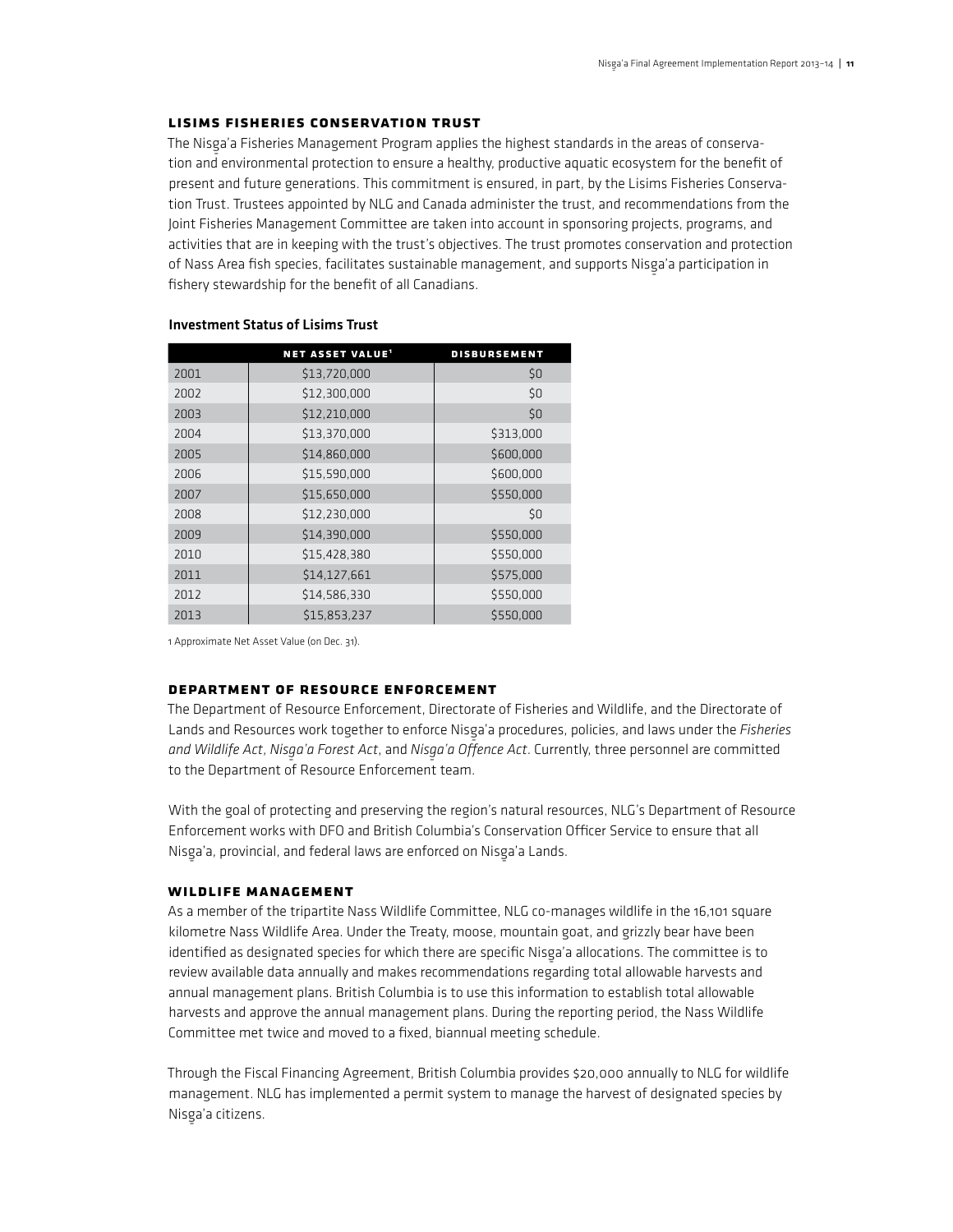Both the Nass Wildlife Committee and British Columbia previously identified the need for a comprehensive plan to define practical strategies to reverse the decline of Nass moose populations and re-establish population levels that would support a sustainable harvest for all parties. The goal of the parties is to have a management plan completed over the next reporting period.

#### **Nass Area Strategy Working Group & Environmental Assessment**

NLG's Nass Area Strategy Working Group (NASWG) reviews and prepares responses for various environmental referrals and processes. During the reporting period, NASWG reviewed referrals from British Columbia and Canada regarding mineral exploration projects, land tenures, forest tenures, environmental permits, etc. NLG's participation in various external Environmental Assessment processes is also managed by NASWG.

Where necessary, NLG hires technical experts to provide advice. NLG does not rely on technical experts of proponents. The costs of participating in environmental assessments (i.e. hiring technical experts and negotiating benefit agreements) are paid for by project proponents through capacity funding agreements. Canada and British Columbia undertake environmental assessments of projects that may impact Nisga'a Lands or interests and consult NLG in this process. NLG actively participates in these<br>. assessments.

During the reporting period, NLG convened a two-day Nass Area Strategy orientation session for recently elected members. Staff and advisors presented in detail the principles and the application of the Nass Area Strategy on the various projects currently underway and under development in the Nass Area.

#### Northwest Transmission Line

The Northwest Transmission Line is a 335-km, 287 kV transmission line between Skeena Substation (near Terrace) and a new substation to be built near Bob Quinn Lake. The agreement between NLG and British Columbia Hydro and Power Authority (BC Hydro) ensures that as long as the Northwest Transmission Line is on Nisg-a'a Lands, Nisga'a people will benefit and the environment will be protected. This<br>All the state of the state of the state of the state of the state of the state of the state of the state of th agreement marks the first time since the Effective Date that the rights of NLG under the Environmental Assessment and Protection Chapter of the Treaty have been tested. Rights to consultation were implemented, rights to environmental mitigation of adverse affects are complied with, as well as rights in connection with Nisga'a Nation economic participation were all achieved in this approval process.

During the reporting period, 31 Nisga'a citizens were employed on the Northwest<br>T Transmission Line, either directly with Nass Area Enterprises as the primary contractor, or with other sub-contractors working on the Northwest Transmission Line. The project's Benefits Agreement includes the installation of a fibre optic line from Terrace to Gitlaxt'aamiks in conjunction with the stringing of the hydroelectric transmission line. Work on the fibre optic project, expected to begin in the next reporting period, will connect Nisga'a communities with state of the art Internet connection.<br>.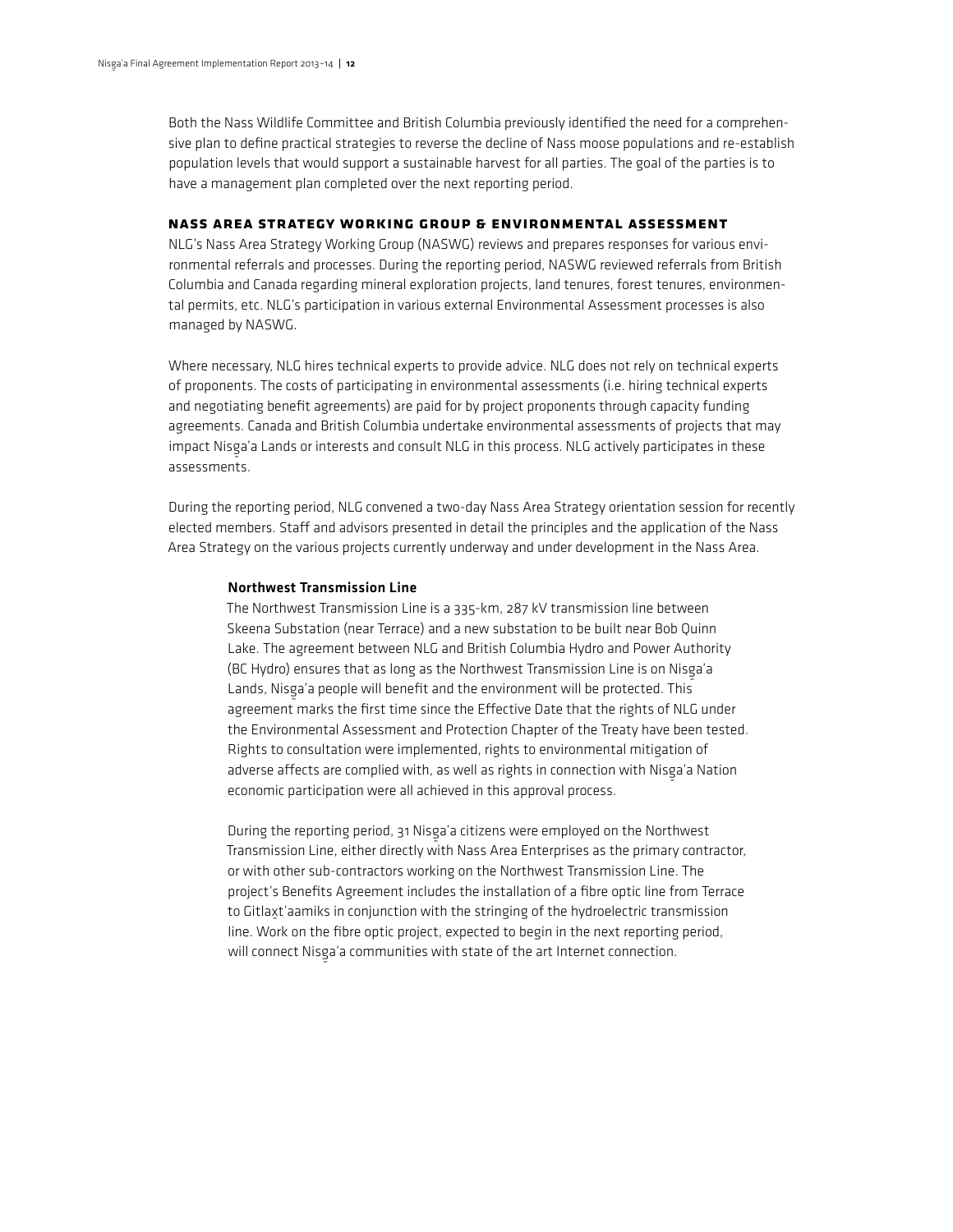NLG also took part in numerous Environmental Assessments involving projects that may impact the Nisga'a Nation's treaty interests. The most notable of these assessments involve the following projects.<br>.

#### Seabridge Gold Inc. / KSM Mine

NLG and Seabridge Gold Inc. (Seabridge) reached an agreement in principle on material components of a Benefits Agreement in connection with Seabridge's proposed KSM Project. The proposed project would include an open-pit gold, copper, silver, and molybdenum mine development near the headwaters of the Unuk River. The project is known as the Kerr-Sulphurets Mitchell (KSM) Mine.

#### LNG pipeline proposals

Two liquefied natural gas (LNG) pipeline projects have been proposed that would impact Nisg-a'a Lands. Spectra Energy and Prince Rupert Gas Transmission both submitted their applications for an Environmental Assessment Certificate from British Columbia and both applications were in the screening phase of environmental assessment. Should either or both proponents receive an Environmental Assessment Certificate, the next phase would be for the proponents to apply for permits such as a statutory right of way.

British Columbia, pursuant to a restrictive covenant issued on the Effective date of the Treaty, consented to the disturbance of certain lands held in fee simple by NLG in the Echo Cove area. British Columbia and NLG worked together to amend the Treaty to provide for the removal from park status of a corridor of land from the Nisg-a'a Memorial Lava Bed Park allowing for the possible construction of a LNG pipeline.

#### Stewart World Port

NLG engaged in preliminary discussions with Stewart World Port, a corporation proposing to construct a port facility in Portland Canal near Stewart.

#### Kitsault Mine

At the beginning of the reporting period, Canada, British Columbia, and the Nisga'a<br>Alaki Adam Adam Adam College College and the College College and the College and Nation were still engaged at Stage 1, Collaborative Negotiations, of the confidential Dispute Resolution process. The Disagreement was not resolved during Stage 1, Collaborative Negotiations, and in June 2013, Canada, British Columbia, and the Nisg-a'a Nation entered Stage 2, Facilitated Process, of the dispute resolution process by delivering Notice to Canada and British Columbia as per provisions set out in the Dispute Resolution chapter of the Nisg-a'a Final Agreement. The Parties determined that the Stage 2, Facilitated Process, would be Mediation pursuant to Appendix M of the Nisga'a Final Agreement, and agreed to a mediator, the Honourable Frank Iacobbuci.<br>.

In July 2013, Nisga'a Nation filed a Petition for judicial review in British Columbia<br>C Supreme Court, challenging the issuance of the environmental assessment certificate provided by the British Columbia Environmental Assessment Office for the proposed Kitsault Mine Project. In September 2013, Nisg-a'a Nation filed a Notice of Application in British Columbia Supreme Court seeking interim or interlocutory relief and setting dates for the hearing of the application.

Nisga'a Nation and British Columbia agreed to "Minutes of Settlement," dated<br>Care all the state of the change of the change of the change of the change of the change of the change of the September 12, 2013, and further to adjourn the interlocutory application. Nisga'a<br>Alaki San Halit La Lucci Links Nation and British Columbia were engaged in the development of a Settlement Agreement, which was still in progress at the end of the reporting period.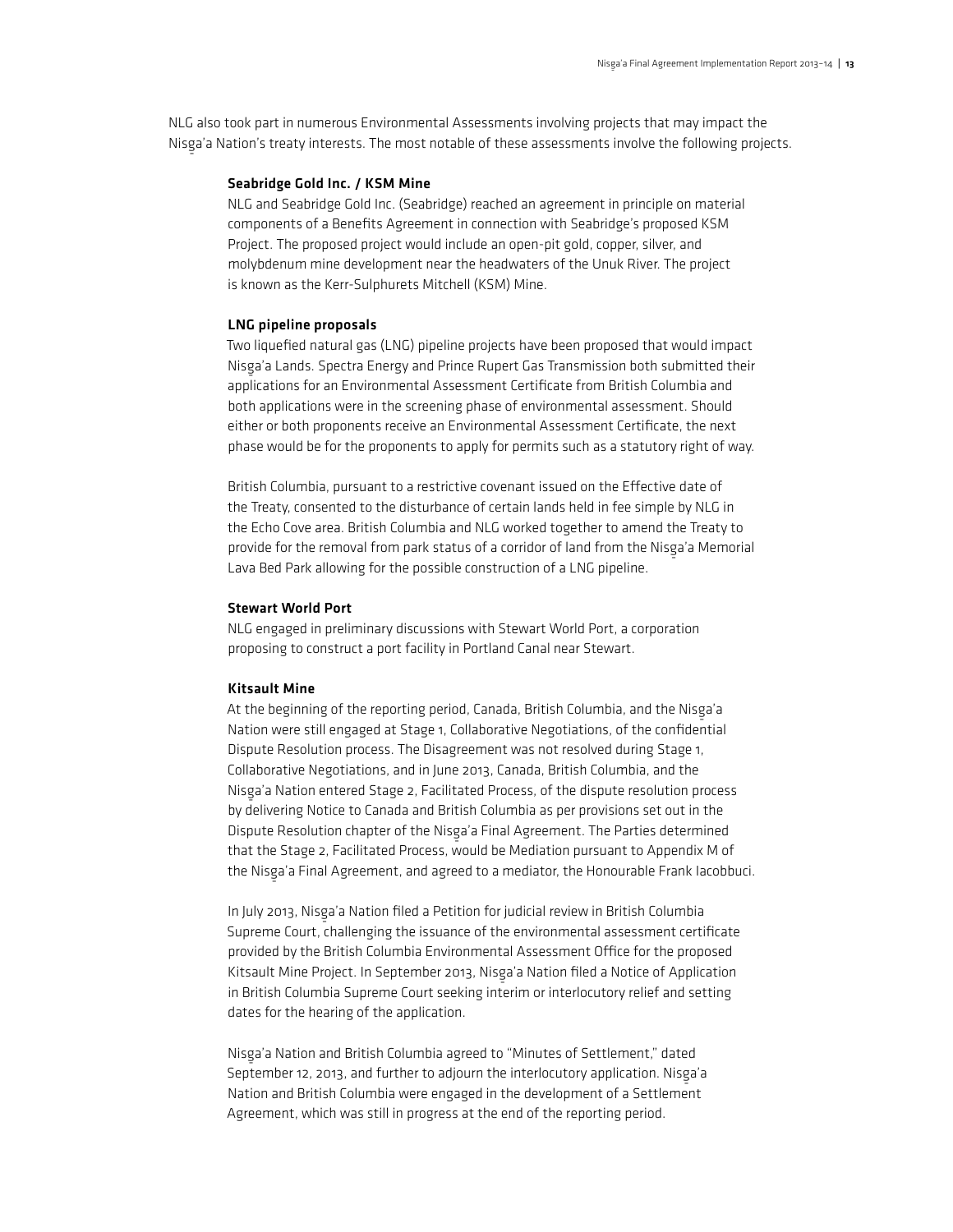# **Nisg - a'a Individual Landholding Project**

Holding the title to one's own land offers the potential to generate capital for economic development. Developing nations and their citizens are crippled by their inability to use the title to their lands as a means of raising capital. No longer bound by the *Indian Act*, this should not be the case for the Nisga'a<br>Alaid and all the Nisga'a Nation or its citizens. Yet Nisg-a'a citizens have, until recently, been unable to benefit from the equity in their homes and Nisga'a Villages have been unable to capitalize on their assets. The Nisga'a Individual<br>. Landholding Project has changed this.

Unrestricted fee simple ownership, possible since October 2012, now allows Nisg-a'a citizens to own land in fee simple and to be able to approach lending institutions for a mortgage without requiring a guarantee from the Nisg-a'a Nation. Providing Nisg-a'a citizens with the ability to use their residential properties to raise capital - like other Canadians - unlocks an important resource for supporting economic growth, investment, and increase prosperity for Nisga'a citizens.<br>.

During the reporting period, NLG and RBC Royal Bank were pleased to announce that Nisg-a'a fee simple holders may now register a mortgage with RBC. NLG expects to have a similar agreement with Northern Saving Credit Union in the next reporting period. To date, ten grants of fee simple ownership have been completed, and more are anticipated in the near future.

 $\lq$ the Nisga'a Nation will prosper as a self-reliant society with A SUSTAINABLE ECONOMY. NISGA'A CULTURE, SELF-DETERMINATION, and well-being will be preserved and enhanced for generations  $\,$  то сомв." — Declaration of the Nisga'a Nation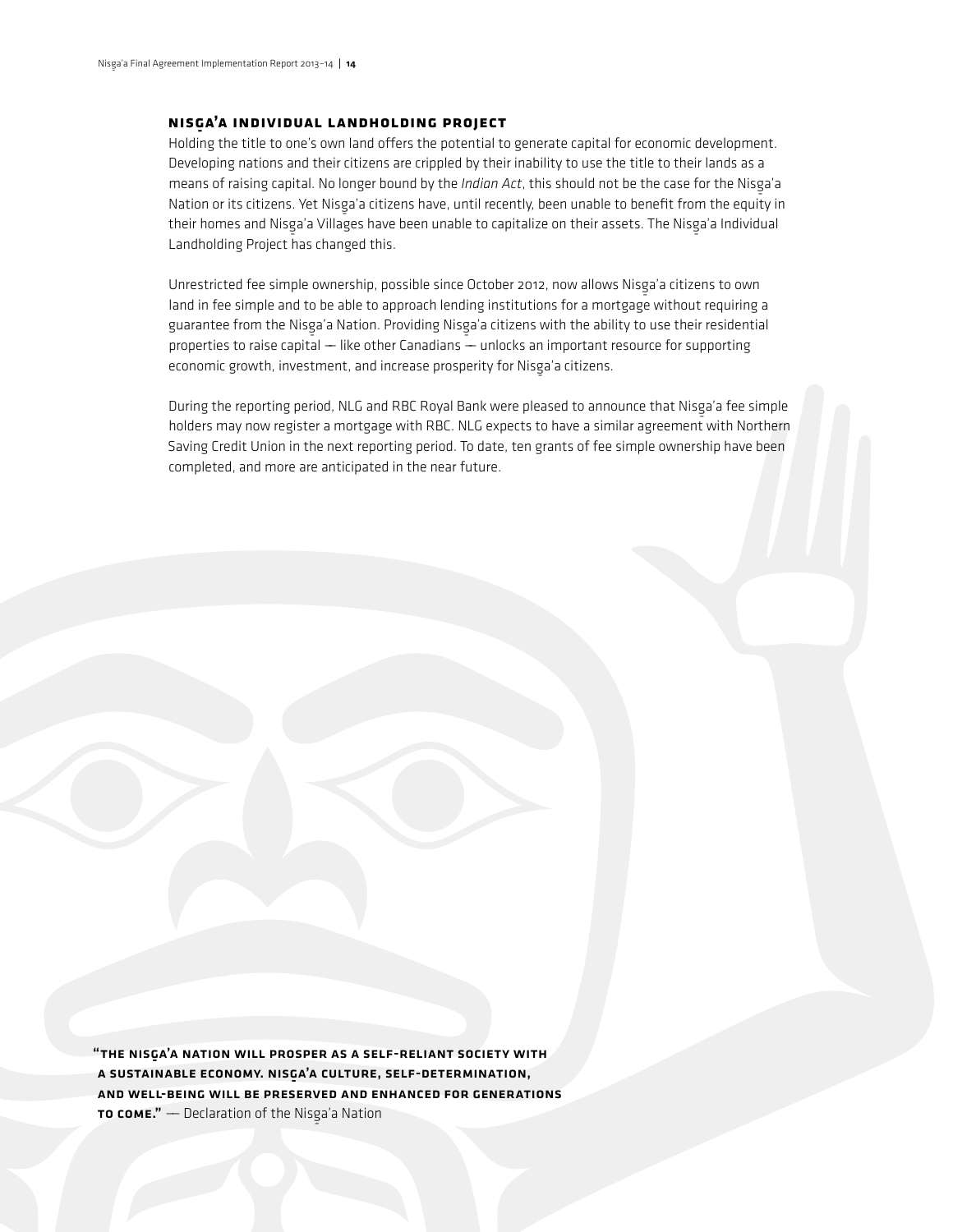

# Nisga'a Communications &<br>Intersexernmental Delation Intergovernmental Relations

 $>>>>>$ 

## WIL DIP ADIGWIL NIDIXDIDALKTDIM GAN WILHL SGIHL AXYOOKSKW SK'APDIM / **We inspire trust and understanding through effective communication**

The Communications and Intergovernmental Relations Directorate of Nisg-a'a Lisims Government works to improve the way government members communicate with each other, Nisg-a'a citizens, its Treaty partners, and the wider world.

#### **Communicating with Citizens**

NLG is committed to maintaining open, honest, and effective channels of communication. Special Assemblies are held every two years, where government members report (both in person and in a printed report) on all areas of governance and public programs. Every Nisg-a'a citizen has the right to attend and speak at Special Assemblies and the proceedings are webcast to ensure all Nisg-a'a citizens are able to participate.

In addition to biennial Special Assemblies, the directorate:

- ́ publishes NLG's monthly newsletter;
- ́ maintains and enhances website (www.nisgaanation.ca) and social media;
- ́ develops and maintains websites and social media for major events;
- ́ webcasts important events;
- broadcasts Nisga'a news and information to Nisga'a Villages, Urban Locals,<br>——————————————————— and Nisg-a'a institutions;
- ́ compiles and maintains a photo gallery of significant events.

During the reporting period, NLG's Communications Directorate liased with each government department to develop work plans toward a comprehensive NLG-wide communications strategy to be completed during the next reporting period. Planning sessions were held with NEST, Ayuukhl Nisga'a<br>P Department (AND), and the Nisga'a Museum.

#### **Reaching the Wider World**

While some issues and initiatives are specific to Nisga'a citizens, others may have regional, provincial,  $\overline{z}$ or national implications. The Nisga'a Final Agreement is a groundbreaking treaty and its implementation<br>. is being closely watched. Fostering a broad understanding of the Treaty is the goal of the directorate's public relations efforts. This goal is achieved through the production and distribution of information packages, videos, media alerts, press releases, interviews, and collaborating with Treaty partners (Canada and British Columbia) in the production of this report.

#### **Emergency Planning & Response**

The Communications and Intergovernmental Relations Directorate is also responsible for emergency planning and response. During the reporting period, NLG activated its Emergency Plan for a coordinated response to a four-day power outage in the four communities.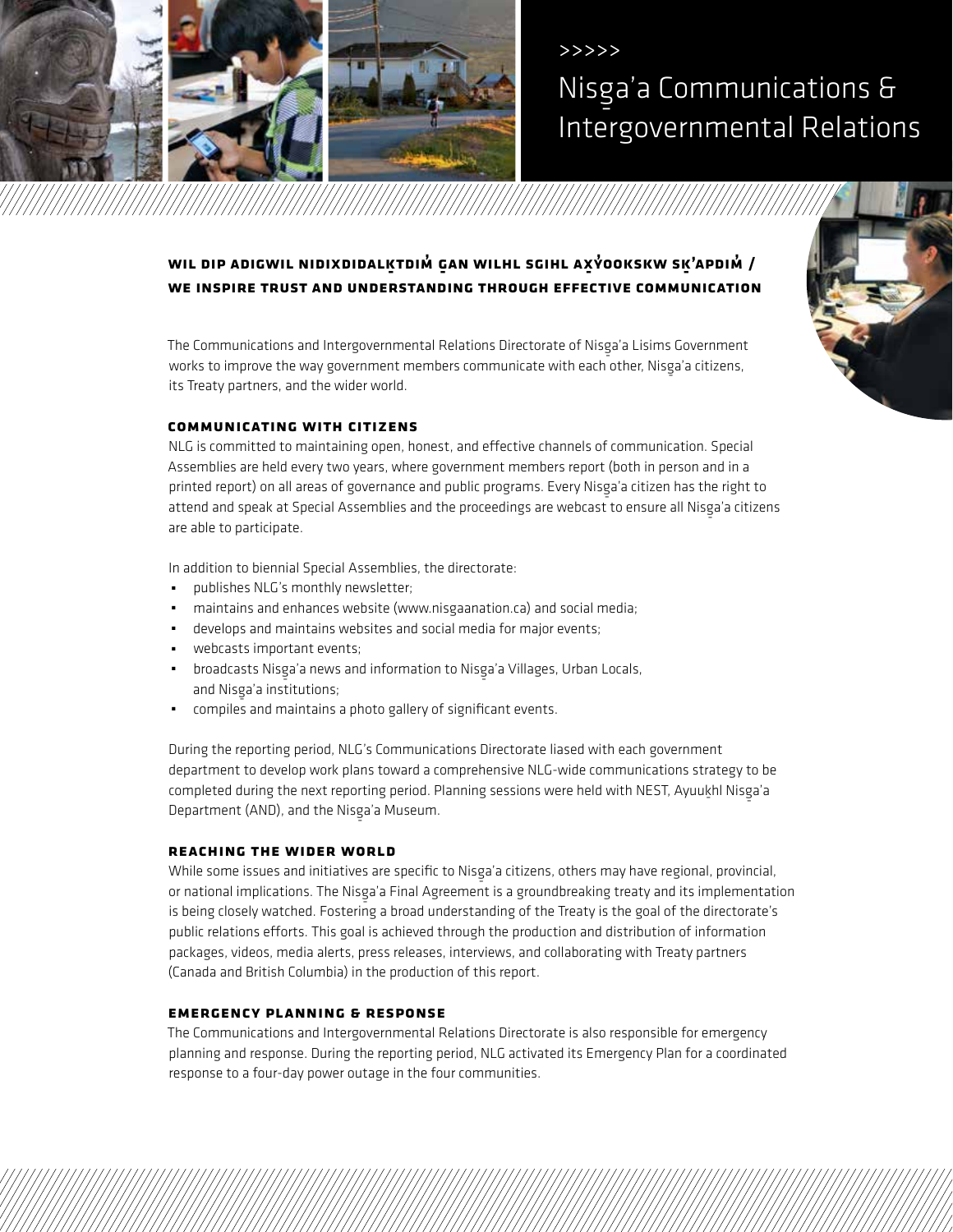The directorate remains focused on training, running exercises, planning, and promoting public awareness. During the reporting period, approximately 20 NLG, Nisga'a Village, and Nisga'a institution<br>Carlier Charles Contract Carlier Contract Carlier Carlier Charles Charles Charles Charles Charles Charles Char personnel participated in Emergency Operations Centre (EOC) Essentials training in Gitlaxt'aamiks. The directorate supported Nisga'a EOC personnel participation in British Columbia-sponsored Emergency<br>... Management training throughout the northwest region. In addition, the directorate initiated periodic discussion and tabletop training exercises to enhance familiarity with the Plan, protocols, and other public awareness initiatives such as "Shake Out BC," an annual earthquake preparedness drill.

# **Nisg - a'a Foundation**

The directorate undertakes the promotion of NLG's Nisg-a'a Foundation. The foundation was established to seek out funding opportunities to leverage the existing resources of the Nisga'a Nation, and to<br>exists the contract of the contract of the contract of the contract of the contract of the contract of the con partner with various foundations and charitable organizations to promote the social, environmental, and economic aspirations of the Nisga'a Nation.<br>.

During the reporting period, NLG began a review of the foundation's form of incorporation and structure. The original statute, which served as the legal basis for the foundation, is being repealed (i.e. replaced by new legislation). Once the foundation is re-established, NLG will implement the new strategy and pursue funding.

#### **Land Claims Agreement Coalition**

When it comes to treaty-making, Nisga'a Lisims Government has a wealth of experience to share.<br>A As a way of reaching out to and partnering with First Nations across Canada, NLG is a member of the Land Claims Agreement Coalition (LCAC).

During the reporting period, the LCAC hosted a very successful Symposium in Ottawa, which commemorated the 250th Anniversary of the Royal Proclamation of 1763, and held its annual meeting of LCAC leaders in Ottawa. Since 2003, NLG (First Nation Co-Chair) and Nunavut Tungivik Inc. (NTI) (Innuit Co-Chair) have served as LCAC co-chairs. This was again reaffirmed by consensus during the reporting period.

"WE ARE NISGA'A. WE DECLARE TO THE WORLD THAT WE ARE A UNIQUE Aboriginal nation of Canada, proud of our history, and assured in our FUTURE. WE CLAIM AND TAKE OUR RIGHTFUL PLACE AS EQUAL PARTICIPANTS IN Canadian society. Our destiny is living peacefully together with the **other Nations of Canada."** — Declaration of the Nisga'a Nation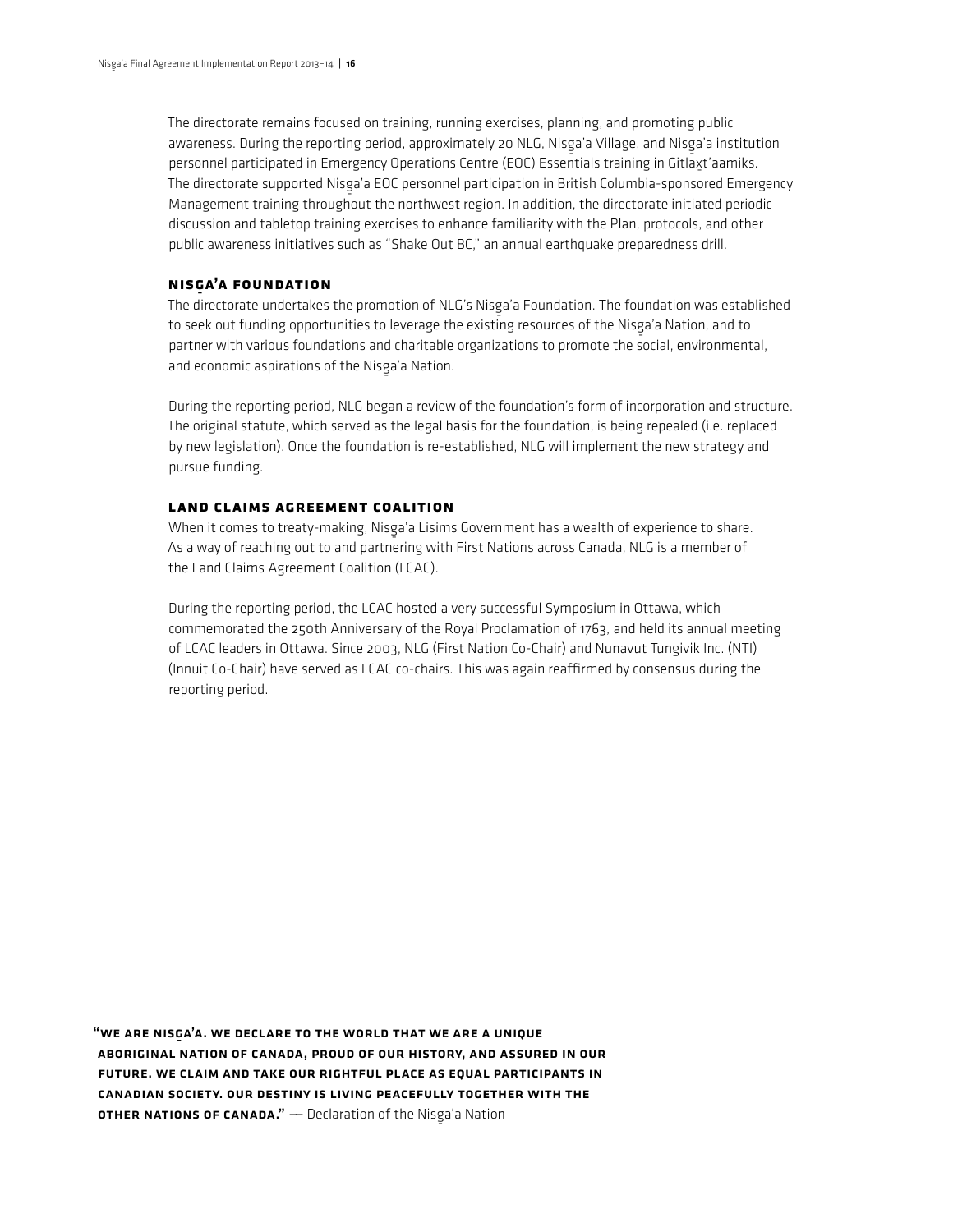

# Nisga'a Programs &<br>Carricas **Services** >>>>>

## **Dimt hugax- am diyeem' n' idiit t an dixde'entgum' / Our governance and services evolve to meet our people's needs**

Guided by Nisga'a culture and best practices from around the world, Nisga'a Lisims Government works to improve the lives of Nisga'a people. In partnership with the four Nisga'a Village Governments,<br>Nissan Charlotte Starting NLG delivers a wide range of culturally appropriate programs and services in the areas of health, education, social development, local services, and access to justice.

#### **Fiscal Financing Agreement**

The Treaty requires the Parties to enter into a Fiscal Financing Agreement describing the financial relationship among the Parties. The FFA sets out funding amounts from Canada and British Columbia to NLG for supporting agreed-upon government programs and services, and for supporting treaty implementation activities. The FFA also sets out terms, conditions, and reporting requirements for transfer payments. Canada pays \$58.7 million each year as a block-fund for federally-supported programs and services, including: education, social development, health, physical works, local government, and non-commercial fisheries. British Columbia pays \$4,509,563. All federal and provincial transfers were completed on time. Canada and British Columbia may also provide additional program or project funding to NLG to support specific initiatives; these funding amounts are indicated in relevant sections of this report.

The current Nisg-a'a Nation Fiscal Financing Agreement was signed by the Parties on February 26, 2010 with effective dates of April 1, 2009 to March 31, 2015. During the reporting period, the Parties commenced discussions to negotiate a new FFA, the third since the Treaty was executed.

# **Nisg - a'a Valley Health Authority**

Nisg-a'a Government manages the delivery of healthcare in Nisg-a'a communities through the Nisg-a'a Valley Health Authority (NVHA). Registered under the *Societies Act*, the elected body includes representatives from the four Nisga'a Villages and an elected representative from the non-Nisga'a community. Responsible for creating and maintaining facilities and promoting medical and public healthcare programs, NVHA operates a diagnostic centre in New Aiyansh and satellite clinics in the other Nisg-a'a Villages, providing physician services, home care, cultural community health representatives, and the administration of non-insured health benefits. Nisga'a citizens report a high level of satisfaction with a str<br>https://www.accounter.com/www.accounter.com/www.accounter.com/www.accounter.com/www.accounter.com/www.accounte health services on Nisga'a Lands and consider NVHA one of Canada's most progressive, efficient, and<br>And the constitution of the consideration of the constitution of the constitution of the constitution of the c effective First Nations healthcare organizations. NVHA is funded with an annual \$1.3 million investment from Canada. During the reporting period, British Columbia contributed a total of \$1,794,577.

# **Nisg - a'a Child & Family Services**

NLG provides service options to ensure the protection and well-being of Nisga'a children consistent with<br>https://www.archivesor.com/web/2020/web/2020/web/2020/web/2020/web/2020/web/2020 both the Ayuukhl Nisga'a and British Columbia statutes and policies. This is achieved through Nisga'a<br>Clittle and Clienty Colombia statutes and policies. This is achieved through Nisga'a Child and Family Services (NCFS), which works to support Nisg-a'a families through the promotion and utilization of the Ayuuk. With offices located in New Aiyansh, Terrace, and Prince Rupert, NCFS provides both statutory services (an extension of the child welfare law) and non-statutory services (volunteer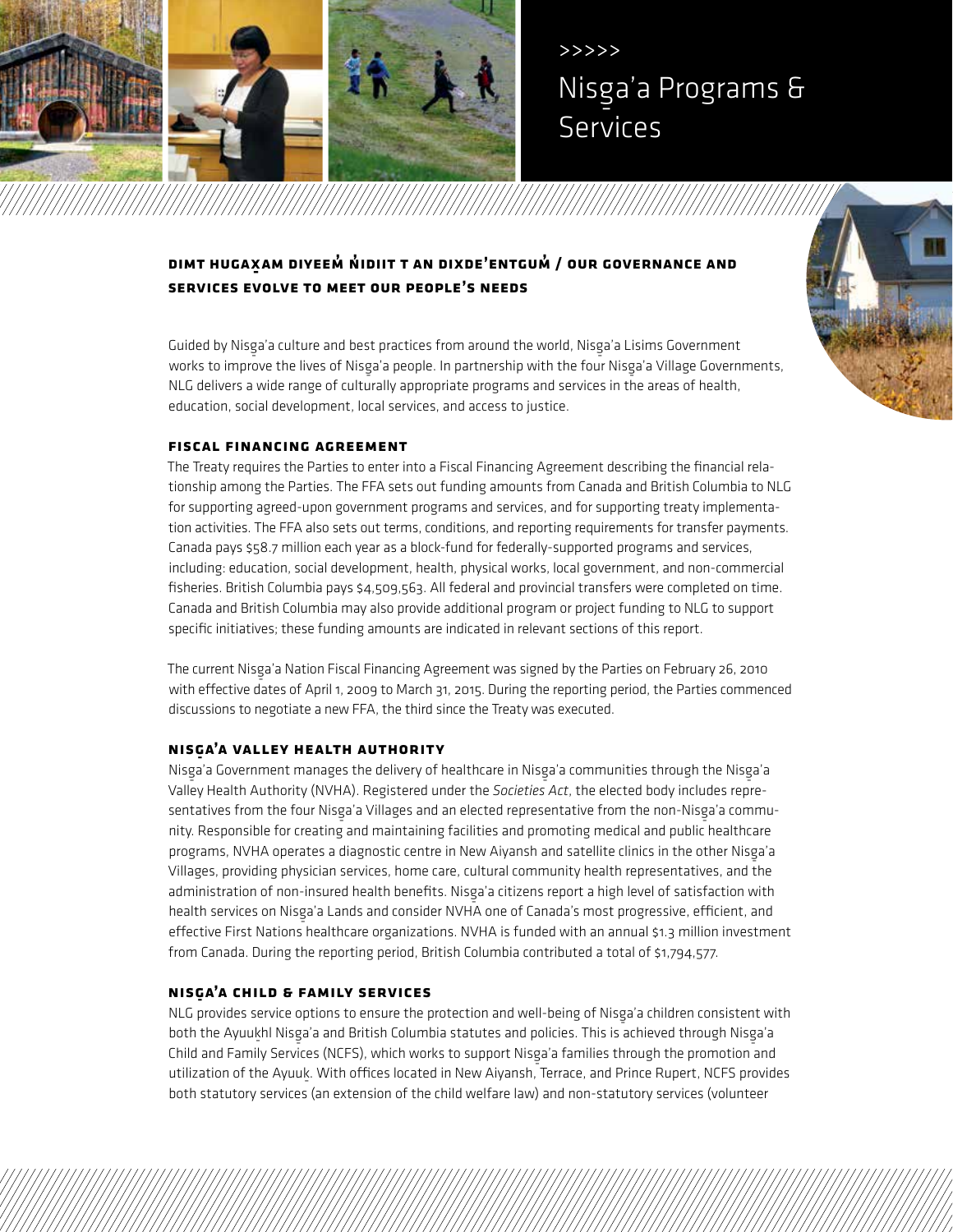community services). This is achieved through funding from British Columbia (\$2.2 million) and Canada (\$4.4 million). During the reporting period, NCFS received an additional \$103,584 from British Columbia to provide support in the areas of Child and Youth Mental Health and Aboriginal Justice.

NCFS offers support services for families, which promote sound parenting practices and respite care. Voluntary care agreements allow parents to place their children in a safe, approved home during medical treatment or training. Special Needs agreements ensure the safe care of children with special needs. NCFS also distributes support payments to families for providing foster care for Nisg-a'a children in Nisg-a'a family care homes. Other services include:

- ́ Family Group Conference Program, which provides a venue for alternative family dispute resolution;
- ́ Infant Development Program, which benefits children from birth to three years of age by providing support and education for parents;
- ́ Supported Child Care Development Program, which supports and provides advocacy for children with special needs.

NCFS surplus funds provide resources for the following NLG programs:

- ́ Youth Worker Program;
- ́ Recreation Program;
- ́ Community Workshops;
- **•** Family Support Services.

During the reporting period, the Nisga'a Support Child program had 89 active files within the four<br>All the contract of the contract of the contract of the contract of the contract of the contract of the contra communities. In conjunction with Lisims Early Learning Partnerships, a speech and language pathologist was contracted to do initial assessments in all early childhood programs in each community. Some clients were referred for more in-depth assessments with a speech and language pathologist at Northern Health in Terrace — concurrent with audiology assessments — to rule out any hearing impediments.

#### **Child Protection (C-6) Status**

Nisg-a'a Child and Family Services continued to work with British Columbia in preparation for the transition to Child Protection (or C-6) status under the province's *Child, Family and Community Service Act*. When this transition is complete, NLG will have control over the last important area of child and family service delivery. Delegated staff will be able to conduct child welfare investigations, remove children at risk, and make representations to family court with respect to children in need of protection. This is an important step in the evolution of NLG, one that has the potential to make an enormous, positive change in the lives of Nisga'a children and their families.<br>'

During the reporting period, as NLG and British Columbia worked to expand the range of delegated services to include Child Protection, NCFS continued to provide delegated Guardianship, Foster Home, and Voluntary Family Support Services in the Nass Valley and Rupert/Terrace corridor. British Columbia and NLG also provided Family Group Conferencing, Infant Development, and Child Development support and services throughout the Nass Valley.

#### **Social Development Services**

NLG is committed to supporting healthy and economically prosperous Nisga'a communities where<br>All the communities where children, youth, and adults have hope and opportunities, and access to social programs that support a healthy living standard. This is accomplished by developing individual and family strengths and by providing access to social services that will enhance their self-sufficiency. As social policies are continuously evolving, NLG keeps apprised of any provincial changes and ensures NLG's policies and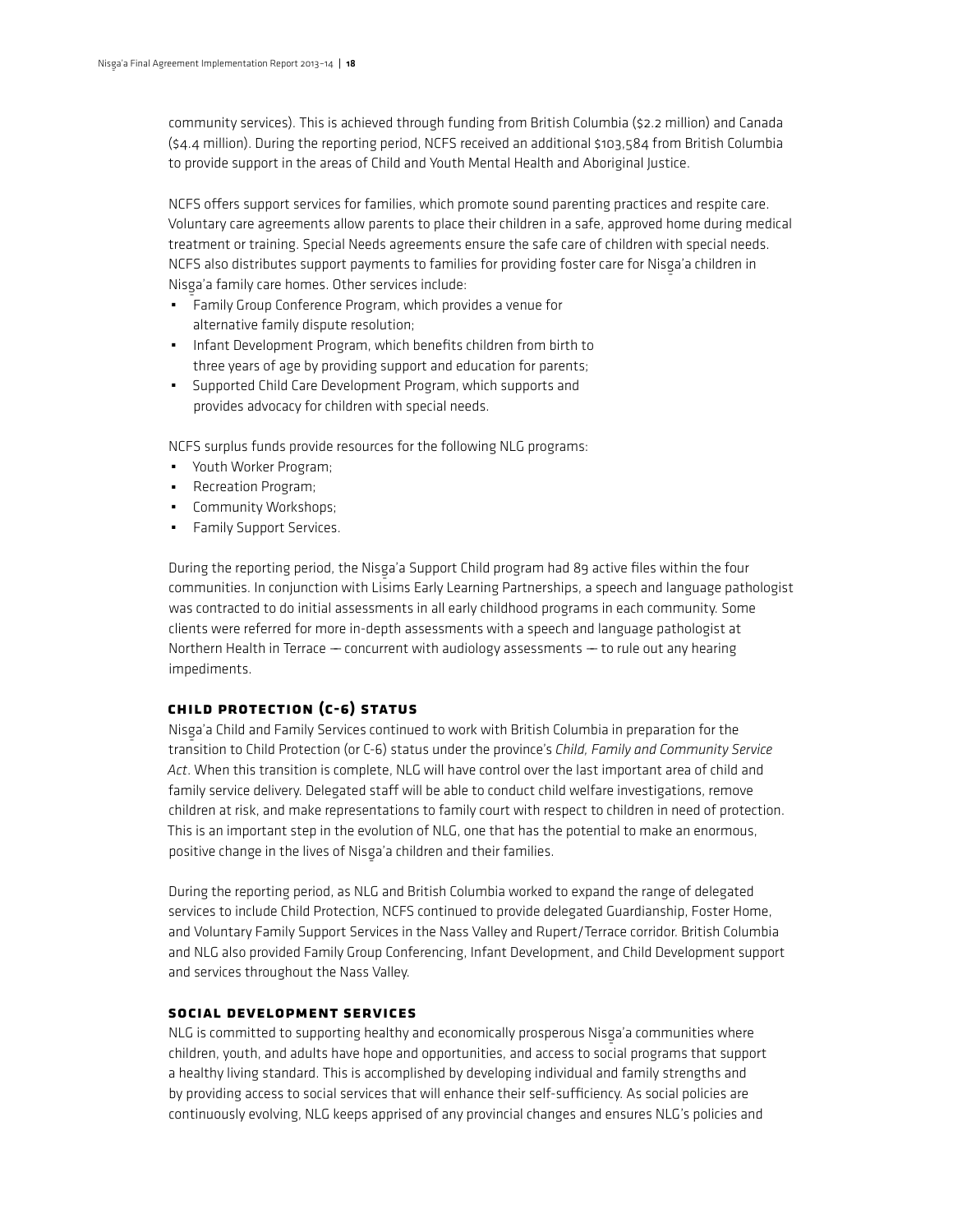services are reasonably comparable to those available to residents elsewhere in British Columbia. The following programs are funded through the FFA:

- ́ Basic Needs;
- ́ Training Employment Support;
- ́ Special Needs;
- **•** Family Violence Prevention;
- ́ Guardian Financial Assistance;
- ́ Community Support Services;
- ́ Adult In-Home Care;
- ́ National Child Benefit Reinvestment;
- **Employment Initiatives;**
- ́ Community Preventative Services.

#### **Access to Justice**

NLG's Access to Justice Department works to involve every Nisg-a'a citizen in promoting safety by building on the strengths of individuals, families, and communities. The Justice Department supports the prevention and resolution of conflicts by increasing awareness of the Nisga'a Ayuuk and Canadian laws<br>... through the following programs.

- The Aboriginal Justice Program assists the Justice System in improving its relevance and effectiveness in Nisga'a communities; encourages the revival of traditional Nisg-a'a practices in resolving conflict; develops alternative programming to deal with deterrence and prevention, diversion, sentencing, rehabilitation, and incarceration; and encourages crime prevention through information, education, and community development programming with Nisg-a'a communities. (Funded \$62,218 annually from British Columbia.)
- **The Yuuhlimk'askw Program and Youth Justice Program** provide culturally appropriate alternative justice solutions and help Nisga'a communities effectively respond to youth justice issues/needs. (Funded \$79,101 annually from Canada.)
- The Nass Valley Victim Services Program provides emotional support to victims of crime during their recovery and involvement with the justice process. (Funded \$35,560 annually by British Columbia.)

# **Nisg - a'a Registry of Laws**

The Nisga'a Registry of Laws is housed in NLG's offices and is available to the public. Updated on a<br>All the contract of the contract of the contract of the contract of the contract of the contract of the contra regular basis, the registry consists of laws, regulations, and amendments currently in force, which are now available on the NLG website at: www.nisgaanation.ca. During the reporting period, WSN amended and/or reenacted the following legislation:

- **Participa Amendment Regulation, 2013;**<br>• *Alian Library American Library American* Politics
- ́ *Nisg-a'a Land Amendment Act, 2013;*
- ́ *Nisg-a'a Miscellaneous Statures Amendment Act, 2013;*
- Nisga'a Miscellaneous Regulations Amendment Regulation.

# **Nisg - a'a Settlement Trust**

Under the Treaty, the capital transfer to the Nisga'a Nation is paid over 14 years. NLG has developed a risk<br>In the case of the capital transfer to the Nisga'a Nation is paid over 14 years. NLG His and the capital is th budgeting framework for these funds, known as the Nisg-a'a Settlement Trust. NLG diligently monitors the trust to ensure continued growth. Where other elected administrations routinely plan four to five years into the future, the primary goal of the Nisg-a'a Settlement Trust is to provide financial stability to the Nisga'a Nation through the seventh generation.<br>'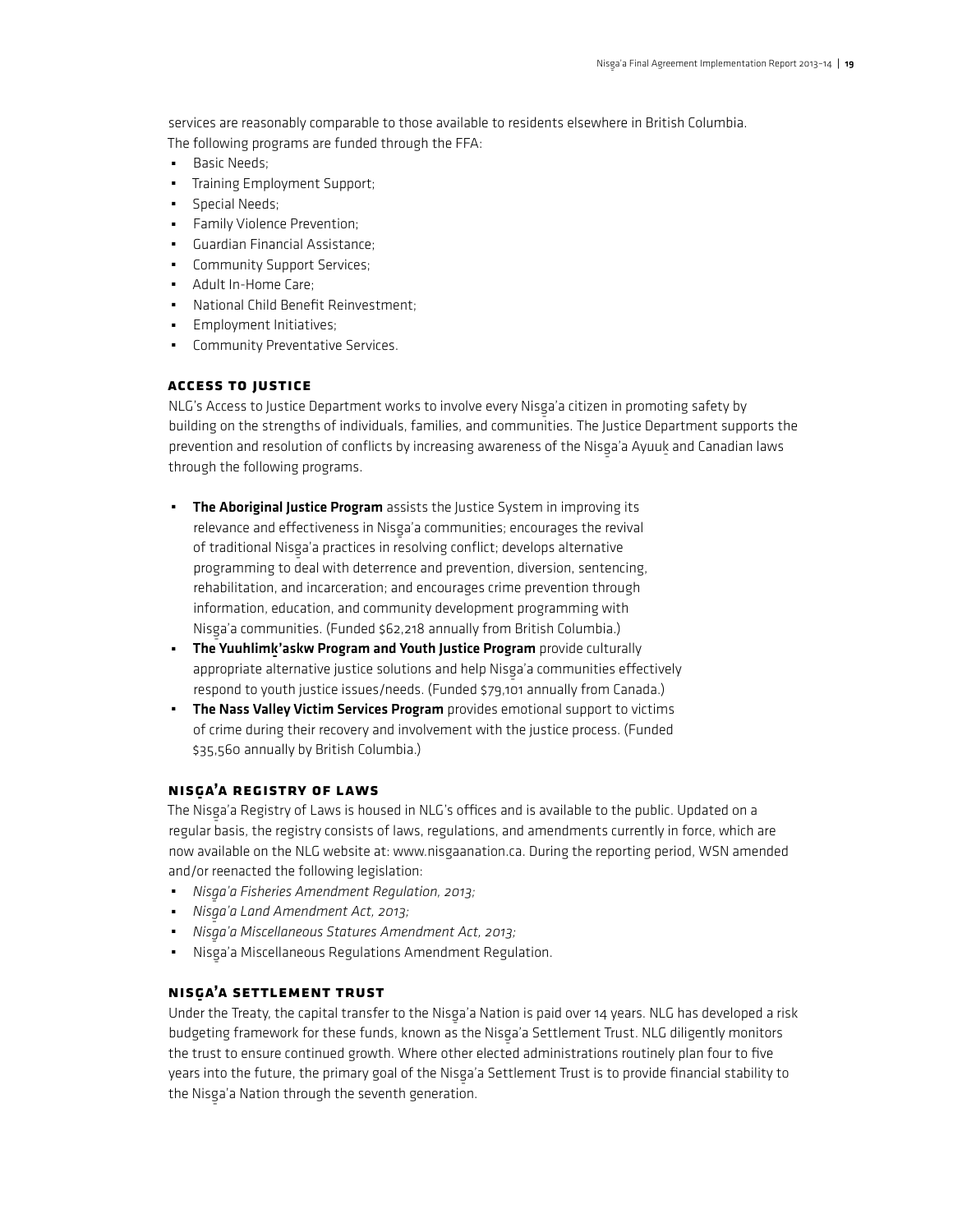



\*Annual fund value (on March 31).

#### **Capital Finance Commission**

NLG's Capital Finance Commission (CFC) was established to enable the financing of major maintenance or replacement of FFA listed assets. In addition, the Commission is responsible for management and control of the Capital Finance Commission fund in accordance with the *Nisg-a'a Capital Finance Commission Act*. The CFC meets to consider submissions under Schedule C of the FFA, and to consider submissions under the *New Assets Act*.

During the reporting period, the Capital Projects Administrator carried out an extensive update the CFC database to assist the commission in its decision-making regarding submissions. The database provides information on available annual replacement and major maintenance costs.

#### **Personal Income Taxation**

Under the Treaty, the income tax exemption for Nisg-a'a citizens, and all Status Indians employed on Nisga'a Lands, expired January 1, 2013. Nisga'a citizens are no longer exempt from income tax if they<br>All the control of the control of the control of the control of the control of the control of the control of t are employed on any reserve land in Canada. Prior to the conclusion of the exemption, NLG negotiated and executed revenue sharing agreements with Canada and British Columbia. Under these agreements, income taxes paid by Nisga'a citizens resident on Nisga'a Lands flow to the Nisga'a Nation. In addition,<br>Ali and a citizens of the Lands of the Lands flow to the Nisga'a Lands flow to the Nisga'a Nation. In addition some income taxes paid by non-Nisga'a citizens resident on Nisga'a Lands also flow to the Nisga'a Nation.<br>Radio dia national provincial control in the College of the Night of Lands also flow to the Nisga'a Nation. Residency is determined as the ordinary residence of the individual on the last calendar day of each tax year (December 31st).

#### **Consumption Taxation**

In accordance with the Treaty, relief from consumption taxes  $-$  in the form of remission orders  $$ expired on June 1, 2008 for all persons within Nisga'a Lands and for Nisga'a citizens elsewhere in<br>Canada in the land of the lands of the lands of the lands of the contract of the lands of the lands of the lan Canada. Under the Provincial Sales Tax Revenue Sharing Agreement (PSTRSA), British Columbia shares 50 percent of provincial sales tax revenues estimated to be attributable to Nisga'a citizens resident on Nisga'a Lands. The PSTRSA replaces all previous consumption taxation agreements between the<br>Nime is Nevious als in the Colombia Nisga'a Nation and British Columbia.

"WE ARE NISGA'A, THE PEOPLE OF K'ALII-AKSIM LISIMS. MAY K'AM Ligii Hahlhaahl continue to protect our land and nation." — Declaration of the Nisga'a Nation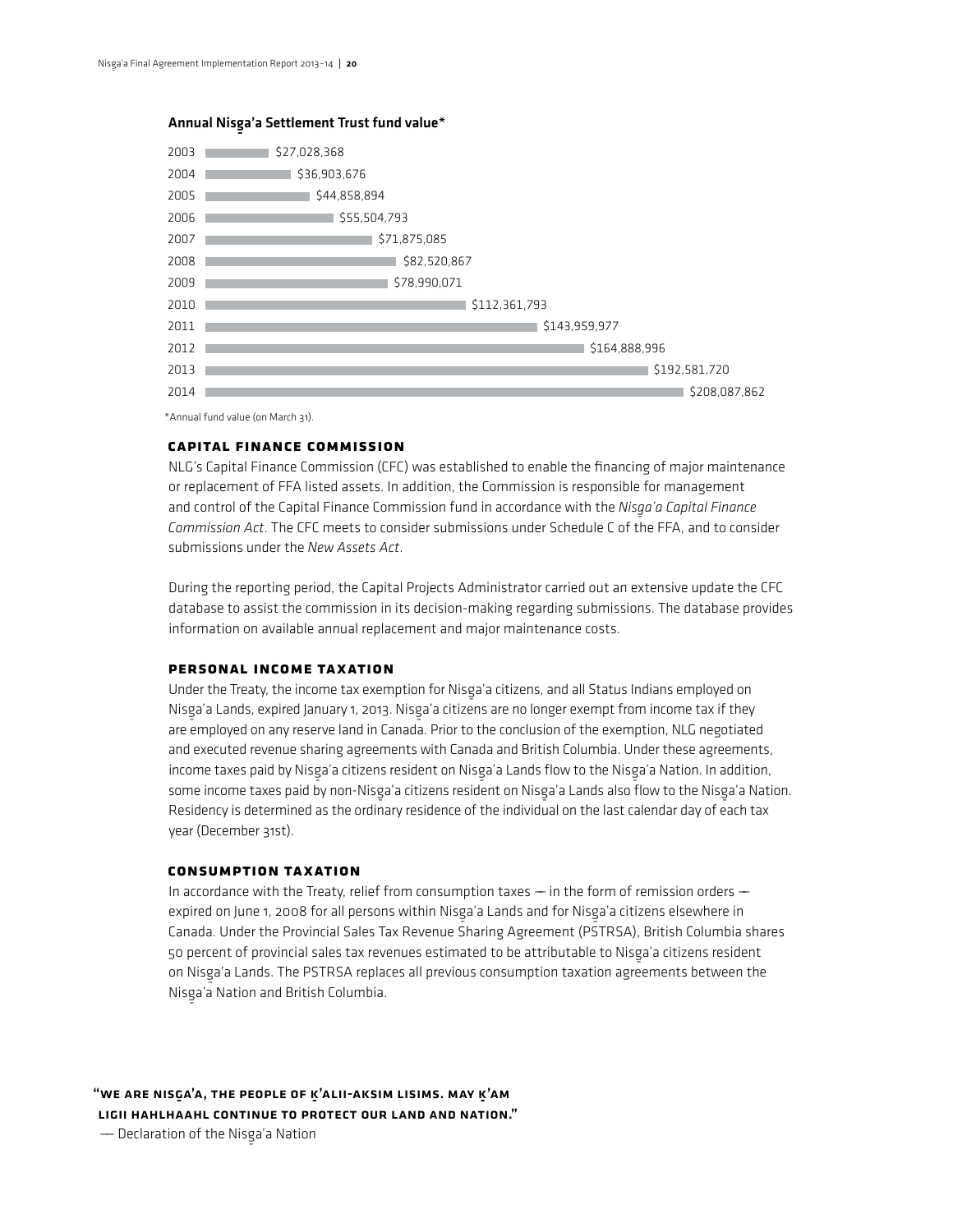#### **Property Taxation**

The Nisga'a Nation and British Columbia have been negotiating a Real Property Taxation Coordination<br>. Agreement to implement a property tax system on Nisga'a Lands since 2010. Both parties agreed that a<br>All the control of the control of the control of the control of the control of the control of the control of t Nisga'a property tax system would need to take into consideration unique circumstances of the Nisga'a<br>Alais Charles Charles Charles Charles Charles Charles Charles Charles Charles Charles Charles Charles Charles Nation and Nisga'a Lands while adhering to the specific provisions of the Treaty.<br>.

Negotiations were inactive for the majority of the reporting period, but resumed in March 2014.

#### **Budget Surplus**

NLG posted another record budget surplus during the reporting period. While consolidated financial statements for fiscal 2012 reported a \$14.3 million surplus, consolidated financial statements for fiscal 2013 reported a surplus of \$23.9 million. The surpluses over these two years were the result of significant one-time events and careful management of NLG's financial resources.

During the reporting period, revenues rose to \$99.8 million. The largest component of this revenue increase was further realization of investment income in the Interim Nisga'a Settlement Trust (the<br>Tau and the control of the Carlo Carlo Carlo Carlo Carlo Carlo Carlo Carlo Carlo Carlo Carlo Carlo Carlo Carlo "Trust"). In accordance with NLG's Own Source Revenue Agreement with Canada, realized investment income of the Trust remained free from Own Source Revenue ("OSR") until January 1, 2013. To reduce future OSR liabilities, the Trust liquidated its holdings in various assets to realize capital gains before January 1, 2013 and then repurchased the assets afterwards. This resulted in approximately \$19.9 million of capital gains being excluded from OSR. Tax revenues also increased during the reporting period. This was partially as a result of receiving personal income tax revenues from Canada and British Columbia as part of NLG's revenue sharing agreements.

#### **Youth in Government**

From time immemorial, Nisga'a elders have selected youth and trained them to become leaders of their respective wilps (houses). In keeping with this tradition, Nisga'a Government continues to engage and<br>. train the leaders of tomorrow. NLG is committed to improving access for Nisg-a'a youth to programs and services by involving them in the social and economic decision-making of government. This is accomplished through the Nisga'a Youth Advisory Council (NYAC). Each Nisga'a Village and each Nisga'a<br>... Urban Local has its own Youth Council, which sends a representative to the seven-member NYAC.

In addition to taking an active role in government, Nisga'a youth participated in the following activities<br>. during the reporting period:

- ́ Treaty training;
- ́ Gathering Our Voices Conference;
- ́ Youth and Elders Forum;
- **•** Effective Communications Skills for Leadership;
- **•** Special Assembly 2014;
- **Youth Parliamentary Meeting;**
- **•** River Rafting Nisga'a Culture Camp;<br>and Culture of the control of the control
- $\blacksquare$  YMCA youth exchange (attended by the Gitlax $t$ 'aamiks Youth Council);
- ́ Gathering Our Strength Canoe Journey 2014.

In addition, the following new initiatives were undertaken during the reporting period:

- two River Rafting Nisga'a Culture Camps (1 for female, 1 for males);<br>المقطوعات المناسبات
- Health and Wellness groups;
- **•** Facilitation training;
- ́ Treaty Training for new members of the Youth Council;
- ́ Youth Conference (hosted by the Terrace NLG office).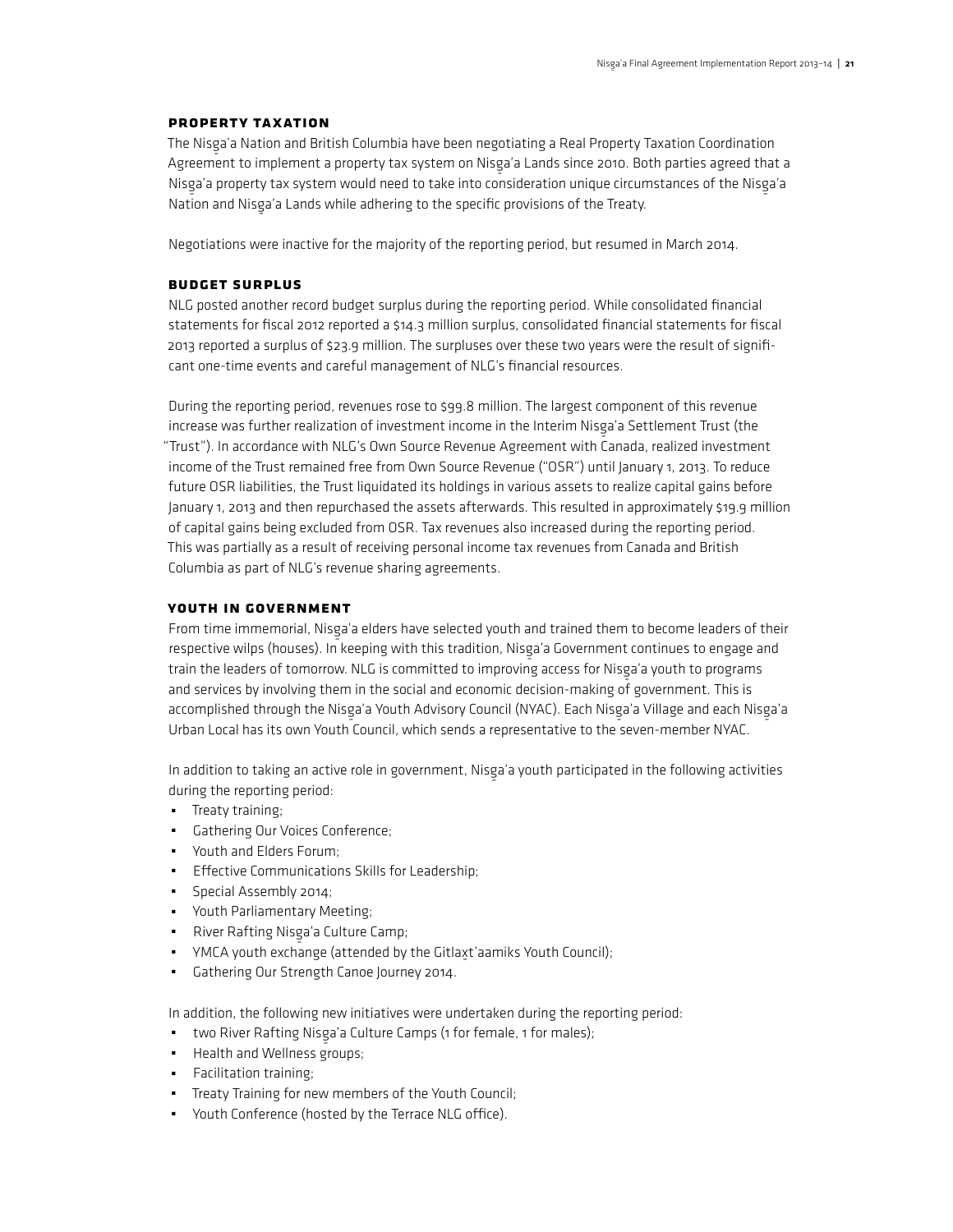# **Nisg - a'a Lisims Government —— Transparency & Accountability**

A pillar in the foundation of good governance is a government's ability to maintain transparency and accountability in its day-to-day operation. The Constitution of the Nisg-a'a Nation (Nisg-a'a Constitution) came into effect on May 11, 2000, and provides for the establishment of Nisga'a Lisims Government,<br>Ali and a Table 1, Ali and a Village of The Minister of Nissan Ali and a Table 1, Ali and a Table 1, Ali and A each of the four Nisga'a Village Governments, and the three Nisga'a Urban Locals. The Nisga'a<br>Canadian March 2011, and the the theory of the three Nisga'a Urban Locals. The Nisga'a Constitution further called for the establishment of Nisg-a'a Laws, which, among other things, contain provisions for transparency and accountability in government decision-making and financial administration.

One of over 200 laws enacted since the Effective Date, the *Nisga'a Government Act* stipulates<br>And the contract of the contract of the contract of the contract of the contract of the contract of the contract requirements for the frequency of meetings of various bodies, such as Wilp Si'ayuukhl Nisga'a (WSN),<br>https://www.care.org/wild-assembly-service-service-service-service-service-service-service-service-service-ser the NLG Executive, the Council of Elders, and all other House committees of Nisga'a Government.<br>The Mini of Carel of Addisional Carel of Carel of Carel of Carel of Carel of Carel of Carel of Carel of Carel The *Nisg-a'a Government Act* also enforces the Members' Code of Conduct, which specifies requirements with respect to the conduct of each elected and appointed Nisg-a'a representative while serving in their official capacity.

The Nisg-a'a Government's standards of financial administration are comparable to standards generally accepted for governments in Canada. There are requirements in Nisga'a Laws for budgets, quarterly<br>All the contract of the contract of the contract of the contract of the contract of the contract of the contra reports, annual reports, and audits of the financial activities of Nisga'a Government and Nisga'a Public<br>' Institutions.

The *Nisga'a Financial Administration Act s*tipulates details for oversight, management and control of all<br>Canadia and a late of the Ministration Act of the Line of all the Ministration of the Line of the Line of the M financial matters of the Nisga'a Nation, Nisga'a Government, and Nisga'a Public Institutions. Under the<br>Alimental Controller Library of the Controller Controller of the Controller Controller Controller Controller C *Nisg-a'a Financial Administration Act* there must be an annual independent audit of financial statements of Nisga'a Government and Nisga'a Public Institutions, which is made available for inspection by Nisga'a<br>... citizens and is available on the Nisga'a Lisims Government website: www.nisgaanation.ca.<br>.

The Nisga'a Nation is also accountable to the governments of Canada and British Columbia for the<br>Canada is a collected with the state of the state of the state of the state of the state of the state of the funding provided by those governments and fulfills this obligation by submitting reports and audits, annually or as required.

"THE TRADITIONAL ROLES OF SIMGIGAT AND SIGIDIM HAANA $\dot{\mathbf{g}}$ , and respected NISGA'A ELDERS, AS RECOGNIZED AND HONOURED IN NISGA'A CULTURE FROM TIME IMMEMORIAL, WILL BE RESPECTED; NISGA'A ELDERS, SIMGIGAT AND SIGIDIM<br>' HAANAK WILL CONTINUE TO PROVIDE GUIDANCE AND INTERPRETATION **of the Ayuuk to NisgA'A GOVERNMENT."** — Declaration of the Nisga'a Nation<br>-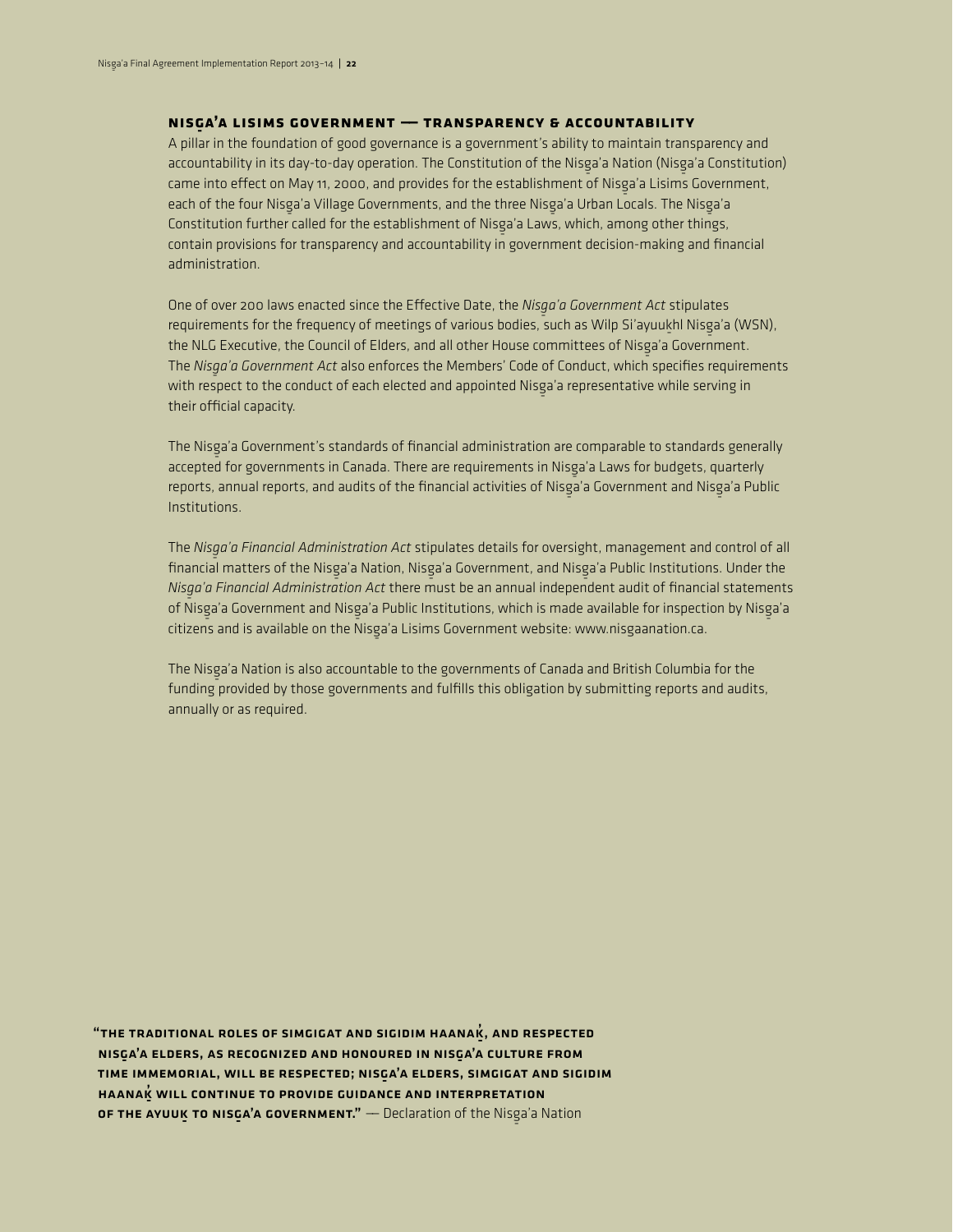# **Nisg - a'a Lisims Government —— Summary Financial Information**

All amounts are included in the March 31, 2014 audited consolidated financial statements of Nisga'a Lisims<br>C Government or have been calculated from those financial statements. The statements are available to all Nisga'a citizens by appointment, or on www.nisgaanation.ca.<br>.

|                                                         | 2014                     | 2013                     |
|---------------------------------------------------------|--------------------------|--------------------------|
| <b>REVENUES</b>                                         |                          |                          |
| Fiscal Financing Agreement and related funding          | \$59,657,068             | \$58,015,007             |
| Investment Income                                       | 18,780,539               | 26,016,426               |
| Other revenues                                          | 8,493,499                | 9,022,338                |
| Tax revenue                                             | 4,371,994                | 4,417,714                |
| Interest income on Final Agreement                      | 4,073,384                | 2,316,494                |
|                                                         | 95,376,484               | 99,787,979               |
|                                                         |                          |                          |
| Operating expenses                                      | 34,024,753               | 24,621,236               |
| Transfers and operating grants                          |                          |                          |
| Nisga'a Village Governments                             | 23,903,123               | 24,220,500               |
| Nisga'a Valley Health Authority                         | 15,866,945               | 16,034,796               |
| Nisga'a School Board #92                                | 7,942,020                | 7,235,707                |
| Nisga'a Urban Locals                                    | 1,795,174                | 2,930,283                |
| Wilp Wilxo'oskwhl Nisga'a                               | 1,021,485                | 845,673                  |
|                                                         | 50,528,747               | 51,266,959               |
|                                                         | 84,553,500               | 75,888,195               |
|                                                         |                          |                          |
| <b>EXCESS OF REVENUES OVER EXPENSES</b>                 | 10,822,984               | 23,899,784               |
| Accumulated surplus, beginning of year                  | 225,069,678              | 201,169,894              |
| ACCUMULATED SURPLUS, END OF YEAR                        | 235,892,662              | 225,069,678              |
|                                                         |                          |                          |
| <b>FINANCIAL ASSETS</b>                                 |                          |                          |
| Cash and other current assets                           | \$412,370                | \$472,361                |
| Other long-term receivables                             | 3,449,179                | 3,681,650                |
| Nisga'a Final Agreement receivable                      | 22,510,937               | 43,898,550               |
| Capital Finance Commission receivable                   | 3,614,634                | 7,229,268                |
| Designated cash                                         | 24,999,128               | 20,703,509               |
| Designated trust funds<br>Investments in other entities | 208,087,862<br>2,686,820 | 184,361,776<br>3,004,564 |
|                                                         | 265,760,930              | 263,351,678              |
|                                                         |                          |                          |
| <b>LIABILITIES</b>                                      |                          |                          |
| Bank indebtedness and other current liabilities         | 13,355,744               | 9,668,126                |
| Due to other entities                                   | 2,473,833                | 2,468,202                |
| Capital Finance Commission deferred revenue             | 27,904,853               | 27,511,889               |
| Treaty debt payable                                     | 9,845,923                | 19,327,438               |
| Long-term debt                                          | 3,386,636                | 6,711,461                |
|                                                         | 56,966,989               | 65,687,116               |
| <b>NET FINANCIAL ASSETS</b>                             | 208,793,941              | 197,664,562              |
|                                                         |                          |                          |
| <b>NON-FINANCIAL ASSETS</b><br>Tangible capital assets  | 27,066,910               | 26,942,400               |
| Other non-financial assets                              | 31,811                   | 462,716                  |
|                                                         | 27,098,721               | 27,405,116               |
| ACCUMULATED SURPLUS                                     | 235,892,662              | 225,069,678              |
|                                                         |                          |                          |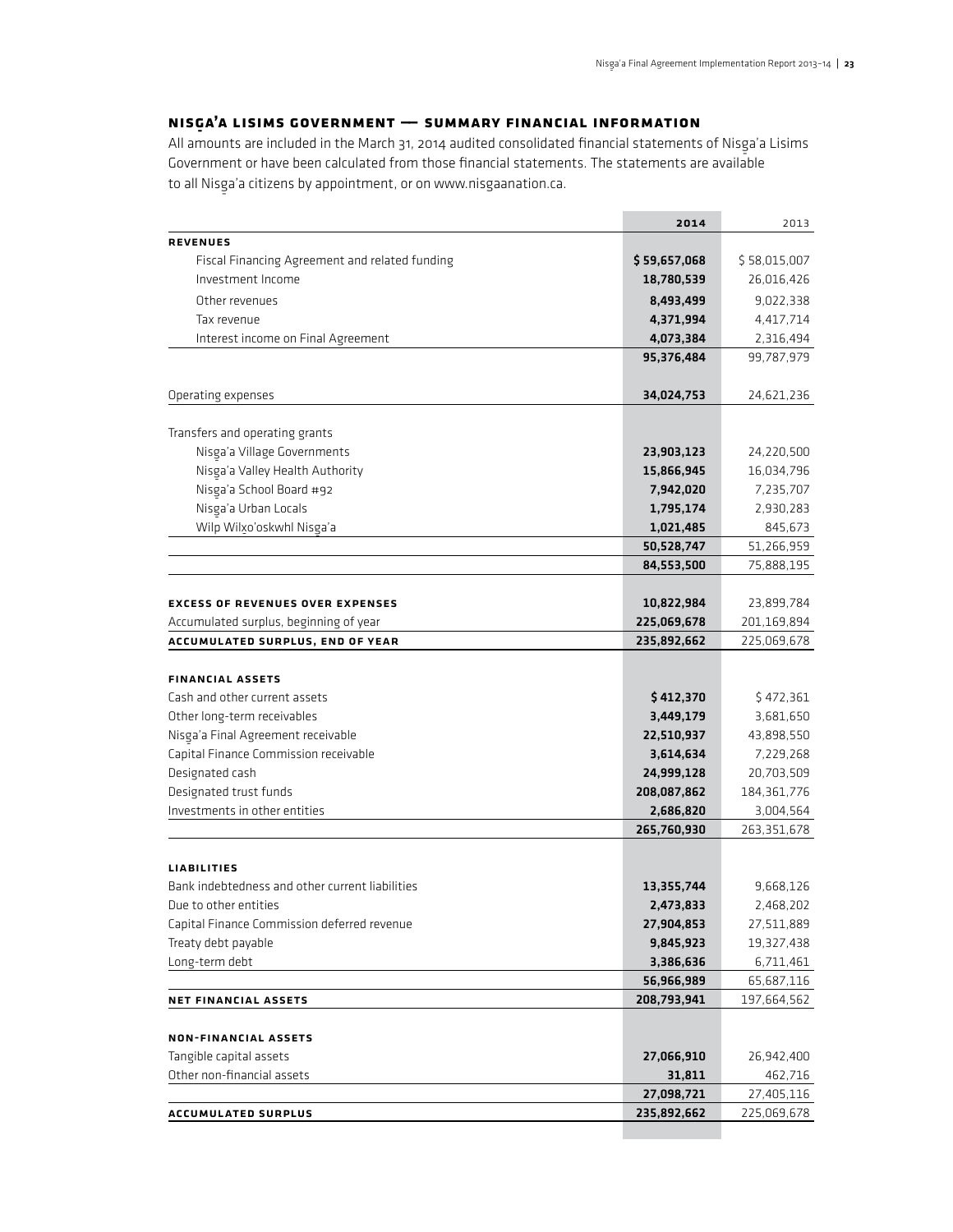

 $\label{eq:main} \begin{minipage}{0.9\linewidth} \begin{minipage}{0.9\linewidth} \begin{minipage}{0.9\linewidth} \begin{minipage}{0.9\linewidth} \end{minipage} \end{minipage} \begin{minipage}{0.9\linewidth} \begin{minipage}{0.9\linewidth} \begin{minipage}{0.9\linewidth} \end{minipage} \end{minipage} \begin{minipage}{0.9\linewidth} \begin{minipage}{0.9\linewidth} \begin{minipage}{0.9\linewidth} \end{minipage} \end{minipage} \begin{minipage}{0.9\linewidth} \begin{minipage}{0.9\linewidth} \end{minipage} \end{minipage} \$ 

These two maps are representational and not to scale and are for general information purposes only.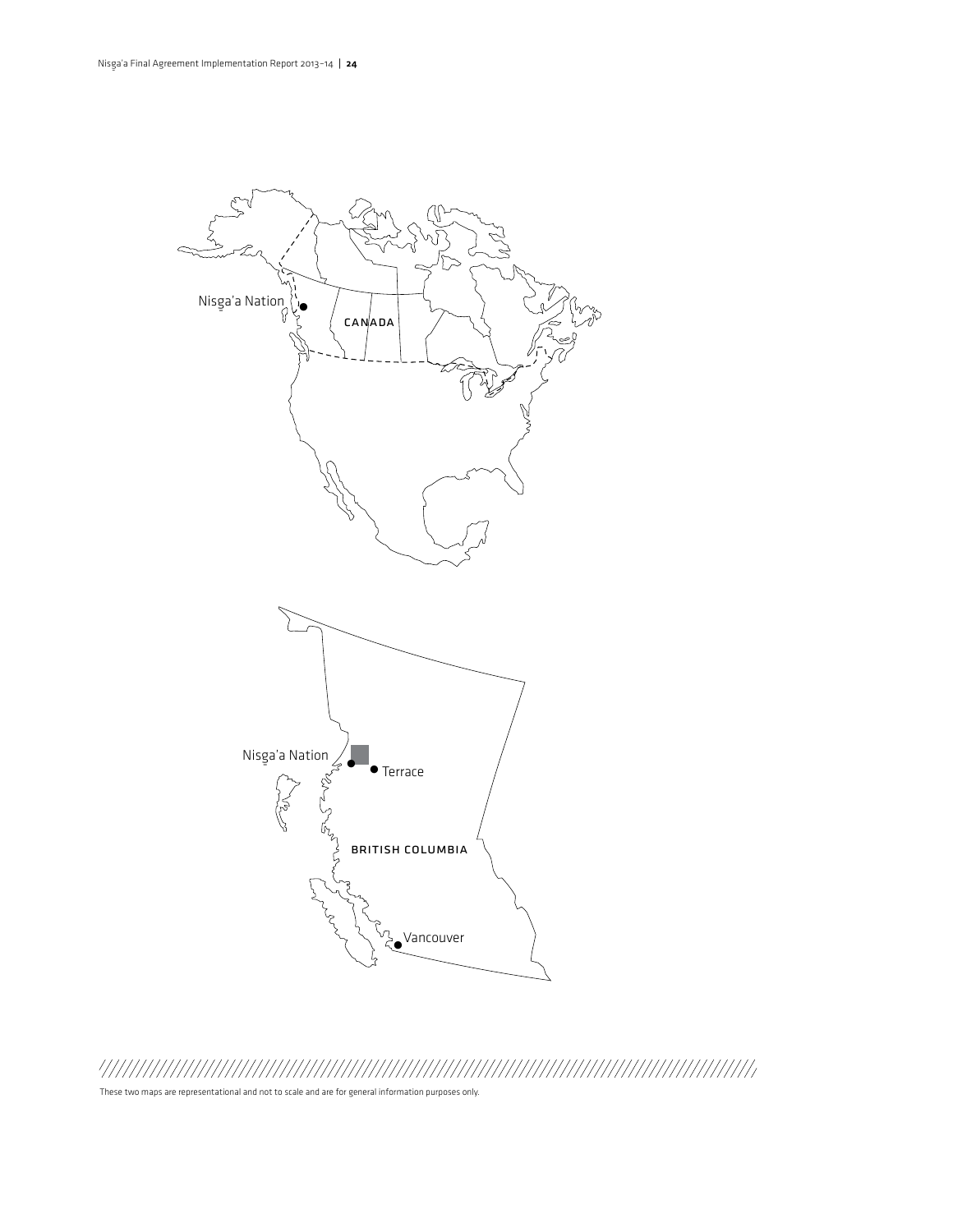Information contained in this publication or product may be reproduced, in part or in whole, and by any means, for personal or public non-commercial purposes, without charge or further permission, unless otherwise specified.

You are asked to:

- ́ exercise due diligence in ensuring the accuracy of the materials reproduced;
- ́ indicate both the complete title of the materials reproduced, as well as the author organization; and
- ́ indicate that the reproduction is a copy of an official work that is jointly published by the Governments of Canada, British Columbia, and Nisga'a Nation, and that the reproduction has not been produced in<br>- هذا المناسب المناسب المناسب المناسب المناسب المناسب المناسب المناسب المناسب المناسب المناسب المناسب المناسب affiliation with, or with the endorsement, of these three governments.

Commercial reproduction and distribution is prohibited except with written permission from the all of the following parties:

- ́ the Government of Canada's copyright administrator, Public Works and Government Services of Canada (PWGSC) at 613-996-6886 or at: CommunicationsPublications@aadnc-aandc.gc.ca
- ́ the Government of British Columbia, at www.cio.gov.bc.ca/cio/intellectualproperty/index.page
- Nisga'a Lisims Government at 250-633-3000 or www.nisgaanation.ca<br>•

QS-B010-100-EE-A1 ISSN: 1919-2940 (Print) Catalogue: R1-17E

© Minister of Aboriginal Affairs and Northern Development, BC Ministry of Aboriginal Relations and Reconciliation, and Nisga'a Lisims Government, (2017).

Cette publication est aussi disponible en français sous le titre : L'Accord définitif Nisga'a —<br>P Rapport de mise en œuvre 2013-14.

#### Published under the authority of:



Nisga'a Lisims Government<br>Navy Airpeab, British Calum New Aiyansh, British Columbia www.nisgaanation.ca



Province of British Columbia Victoria, British Columbia www.gov.bc.ca



Government of Canada Ottawa, Ontario www.canada.ca/indigenous-northern-affairs 1-800-567-9604 TTY only 1-866-553-0554